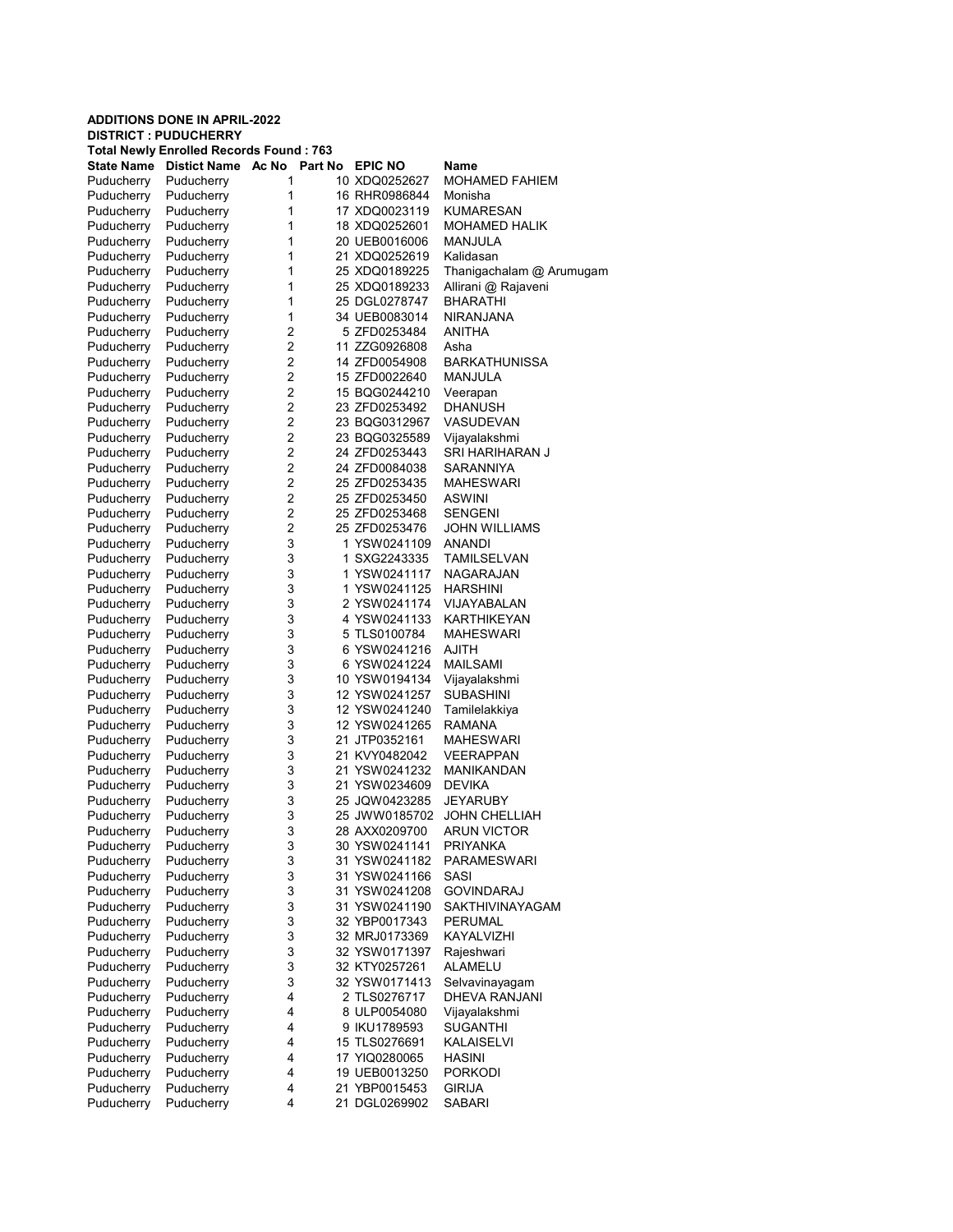|                          | <b>ADDITIONS DONE IN APRIL-2022</b><br><b>DISTRICT: PUDUCHERRY</b> |                  |  |                                |                                       |  |  |  |
|--------------------------|--------------------------------------------------------------------|------------------|--|--------------------------------|---------------------------------------|--|--|--|
|                          | <b>Total Newly Enrolled Records Found: 763</b>                     |                  |  |                                |                                       |  |  |  |
|                          | <b>State Name</b> Distict Name                                     | Ac No<br>Part No |  | <b>EPIC NO</b>                 | Name                                  |  |  |  |
| Puducherry               | Puducherry                                                         | 4                |  | 22 TLS0276733                  | <b>PREMA</b>                          |  |  |  |
| Puducherry               | Puducherry                                                         | 4                |  | 23 TLS0276709                  | <b>KALAIVANI</b>                      |  |  |  |
| Puducherry               | Puducherry                                                         | 4                |  | 23 TLS0276741                  | <b>RAMKUMAR</b>                       |  |  |  |
| Puducherry               | Puducherry                                                         | 4                |  | 29 TLS0276725                  | <b>RAVIKUMAR</b>                      |  |  |  |
| Puducherry               | Puducherry                                                         | 4                |  | 31 JQW0387019                  | SATHISH                               |  |  |  |
| Puducherry               | Puducherry                                                         | 4                |  | 32 UEB0081299                  | <b>GOPINATH</b>                       |  |  |  |
| Puducherry               | Puducherry                                                         | 4                |  | 32 TMC0074039                  | <b>TAMILSELVI</b>                     |  |  |  |
| Puducherry               | Puducherry                                                         | 4                |  | 32 CMS0268714                  | RAJASEKARAN                           |  |  |  |
| Puducherry               | Puducherry                                                         | 4                |  | 37 ZHN0004523                  | REVATHY                               |  |  |  |
| Puducherry               | Puducherry                                                         | 5                |  | 1 ZZG0816496                   | VIJAYALAKSHMI                         |  |  |  |
| Puducherry               | Puducherry                                                         | 5                |  | 2 YIQ0286849                   | <b>PREMKUMAR</b>                      |  |  |  |
| Puducherry               | Puducherry                                                         | 5                |  | 4 YIQ0286880                   | <b>JEEVAA</b>                         |  |  |  |
| Puducherry               | Puducherry                                                         | 5                |  | 7 UEB0104976                   | ANANDA BALAJI                         |  |  |  |
| Puducherry               | Puducherry                                                         | 5                |  | 7 TLS0173013                   | <b>SELVI</b>                          |  |  |  |
| Puducherry               | Puducherry                                                         | 5                |  | 7 TLS0190827                   | <b>RAMACHANDIRAN</b>                  |  |  |  |
| Puducherry               | Puducherry                                                         | 5                |  | 7 UEB0202002                   | <b>SACHITHANANTHAM</b>                |  |  |  |
| Puducherry               | Puducherry                                                         | 5                |  | 12 YIQ0286898                  | <b>Mohamed Salman</b>                 |  |  |  |
| Puducherry               | Puducherry                                                         | 5                |  | 12 YIQ0286823                  | <b>Mohamed Shaheel</b>                |  |  |  |
| Puducherry               | Puducherry                                                         | 5                |  | 14 WFJ0796037                  | SUMAIYA BEGAM                         |  |  |  |
| Puducherry<br>Puducherry | Puducherry<br>Puducherry                                           | 5<br>5           |  | 15 CWS3737863<br>15 YIQ0286872 | SALIKHA IRAM<br><b>SATHAKATHULLA</b>  |  |  |  |
|                          | Puducherry                                                         | 5                |  | 17 IBI0063198                  | <b>BHUVANESH</b>                      |  |  |  |
| Puducherry<br>Puducherry | Puducherry                                                         | 5                |  | 17 IBI0212233                  | <b>SELVARADJOU</b>                    |  |  |  |
| Puducherry               | Puducherry                                                         | 5                |  | 17 IBI0212191                  | <b>SARODJA</b>                        |  |  |  |
| Puducherry               | Puducherry                                                         | 5                |  | 20 IBI0016055                  | ARAVINDAN                             |  |  |  |
| Puducherry               | Puducherry                                                         | 5                |  | 20 IVT0036905                  | <b>SETHURAMANE</b>                    |  |  |  |
| Puducherry               | Puducherry                                                         | 5                |  | 21 IKU0243154                  | ANANDHI                               |  |  |  |
| Puducherry               | Puducherry                                                         | 5                |  | 22 YIQ0286864                  | RASINA BEGUM                          |  |  |  |
| Puducherry               | Puducherry                                                         | 5                |  | 23 UOM0967414                  | RAJESWARI                             |  |  |  |
| Puducherry               | Puducherry                                                         | 5                |  | 23 ZFD0244293                  | ANAND                                 |  |  |  |
| Puducherry               | Puducherry                                                         | 5                |  | 23 CMS0334854                  | <b>RAMAMURTHY</b>                     |  |  |  |
| Puducherry               | Puducherry                                                         | 5                |  | 26 JTP0429126                  | <b>GANDHIMATHI</b>                    |  |  |  |
| Puducherry               | Puducherry                                                         | 5                |  | 26 ZHN0123133                  | <b>RAMA</b>                           |  |  |  |
| Puducherry               | Puducherry                                                         | 5                |  | 26 JTP0429134                  | RANGASAMY                             |  |  |  |
| Puducherry               | Puducherry                                                         | 5                |  | 26 RNV0183541                  | <b>ANDONIAMMALLE FELICIE</b>          |  |  |  |
| Puducherry               | Puducherry                                                         | 5                |  | 26 KVY0431817                  | VASANDHAN                             |  |  |  |
| Puducherry               | Puducherry                                                         | 5                |  | 26 ZFD0244327                  | LALITHA                               |  |  |  |
| Puducherry               | Puducherry                                                         | 5                |  | 28 YIQ0286856                  | SHANMUGANATHAN                        |  |  |  |
| Puducherry               | Puducherry                                                         | 5                |  | 28 CPK4949764                  | <b>KRISHNALAKSHMI</b>                 |  |  |  |
| Puducherry               | Puducherry                                                         | 5                |  | 29 YIQ0286831                  | <b>SNEHA</b>                          |  |  |  |
| Puducherry               | Puducherry                                                         | 5                |  | 32 UIJ0183848                  | MASRURA BEGUM                         |  |  |  |
| Puducherry               | Puducherry                                                         | 5                |  | 32 IBI0115733                  | ELIAS                                 |  |  |  |
| Puducherry               | Puducherry                                                         | 5                |  | 35 IKU1275429                  | <b>SHAJAHAN</b>                       |  |  |  |
| Puducherry               | Puducherry                                                         | 5                |  | 36 YIQ0286062                  | <b>SATHYA</b>                         |  |  |  |
| Puducherry<br>Puducherry | Puducherry<br>Puducherry                                           | 6<br>6           |  | 2 AZZ1258656                   | <b>SUGANYA</b><br><b>GUNASOUNDARI</b> |  |  |  |
| Puducherry               | Puducherry                                                         | 6                |  | 3 ATT0028647<br>4 UEB0274399   | RISHI RAUT                            |  |  |  |
| Puducherry               | Puducherry                                                         | 6                |  | 6 UEB0274423                   | <b>SURIYA</b>                         |  |  |  |
| Puducherry               | Puducherry                                                         | 6                |  | 6 MGM1188226                   | <b>SUDHAKARAN</b>                     |  |  |  |
| Puducherry               | Puducherry                                                         | 6                |  | 6 ULP0003269                   | <b>NITHYA</b>                         |  |  |  |
| Puducherry               | Puducherry                                                         | 6                |  | 7 UEB0274381                   | <b>SOWMIYA</b>                        |  |  |  |
| Puducherry               | Puducherry                                                         | 6                |  | 9 UEB0269092                   | <b>SUBRAMANIAN</b>                    |  |  |  |
| Puducherry               | Puducherry                                                         | 6                |  | 9 IVT0038216                   | RAJBARATH                             |  |  |  |
| Puducherry               | Puducherry                                                         | 6                |  | 9 IVT0082685                   | RAJKRISHNA                            |  |  |  |
| Puducherry               | Puducherry                                                         | 6                |  | 9 UEB0159970                   | <b>PANDARIDOSS</b>                    |  |  |  |
| Puducherry               | Puducherry                                                         | 6                |  | 9 BDZ2695849                   | ALAMELOU                              |  |  |  |
| Puducherry               | Puducherry                                                         | 6                |  | 9 BDZ2695856                   | <b>GOVINDARAJ</b>                     |  |  |  |
| Puducherry               | Puducherry                                                         | 6                |  | 9 UEB0071704                   | PRITHA                                |  |  |  |
| Puducherry               | Puducherry                                                         | 6                |  | 10 CMS0356543                  | GANESH                                |  |  |  |
| Puducherry               | Puducherry                                                         | 6                |  | 10 CMS0269050                  | KOTHANDARAMAN                         |  |  |  |
| Puducherry               | Puducherry                                                         | 6                |  | 10 TLS0120824                  | <b>JAYANTHI</b>                       |  |  |  |
| Puducherry               | Puducherry                                                         | 6                |  | 13 SCO0136697                  | TANASSELVAME                          |  |  |  |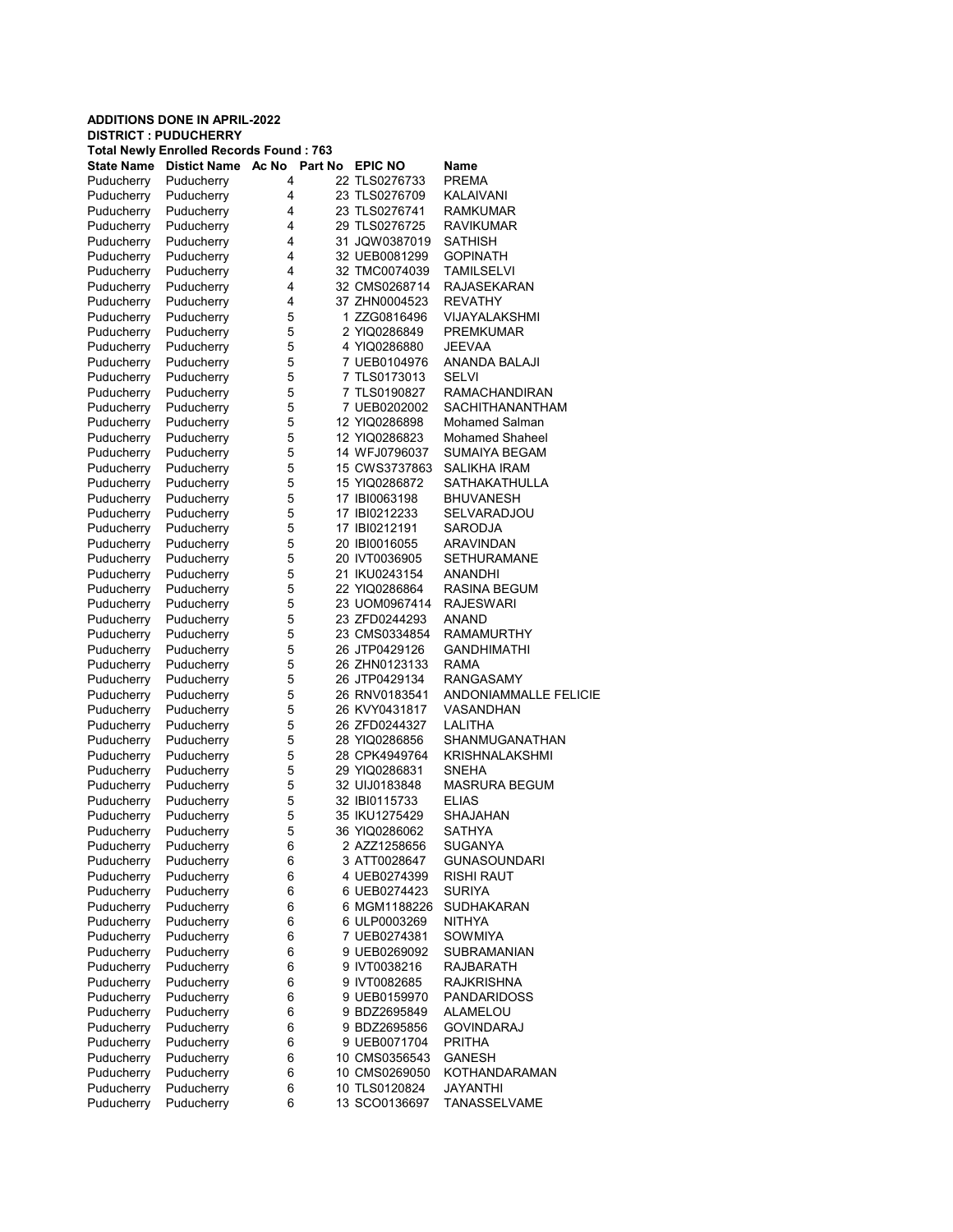## ADDITIONS DONE IN APRIL-2022 DISTRICT : PUDUCHERRY Total Newly Enrolled Records Found : 763 State Name Distict Name Ac No Part No EPIC NO Name<br>Puducherry Puducherry 6 13 UEB0274431 VIJAYAKUMARI Puducherry Puducherry 6 13 UEB0274431 Puducherry Puducherry 6 13 SCO0136358 SANTHA MARY Puducherry Puducherry 6 13 SCO0136341 ROBERT KENNEDY Puducherry Puducherry 6 13 WJP0333609 KULANDAI THERESE Puducherry Puducherry 6 13 MGM3620077 VENKATESAN Puducherry Puducherry 6 14 LXL0279422 KUPPAMMAL Puducherry Puducherry 6 14 UEB0274357 VISHVA Puducherry Puducherry 6 15 DGL0280701 ARIDEVI<br>Puducherry Puducherry 6 15 DGL0280693 MUNUSAMY Puducherry Puducherry 6 15 DGL0280693<br>
Puducherry Puducherry 6 15 UEB0274449 6 15 UEB0274449 HAYARINI Puducherry Puducherry 6 16 UEB0222018 VASUKI<br>Puducherry Puducherry 6 17 JQW0269597 KOWSA Puducherry Puducherry 6 17 JQW0269597 KOWSALYA Puducherry Puducherry 6 17 RTO3753753 GAJALAKSHMI Puducherry Puducherry 6 17 UEB0271064 MONISHA<br>Puducherry Puducherry 6 17 UEB0068403 KARTHIKEYAN Puducherry Puducherry 6 17 UEB0068403 Puducherry Puducherry 6 18 KVY0564070 SUMITHRA Puducherry Puducherry 6 20 NOG0071332 MADHAVI Puducherry Puducherry 6 21 BDZ3689494 SANTHANALAKSHMI<br>Puducherry Puducherry 6 21 BQG0295469 GAYATHRI 21 BQG0295469 Puducherry Puducherry 6 21 UEB0079582 NIRMALA SHREE Puducherry Puducherry 6 22 IKU0021394 PRAKASH Puducherry Puducherry 6 22 UEB0051292 PRABU Puducherry Puducherry 6 22 KVY0679282 GEETHA Puducherry Puducherry 6 23 UEB0274373 ARUN ESHWAR Puducherry Puducherry 6 24 ZUQ0508390 VENKATESAN Puducherry Puducherry 6 26 KVY0695163 VANITHA Puducherry Puducherry 6 26 KVY0695155 VIJAYACOUMAR Puducherry Puducherry 6 26 UEB0008433 JOHN CHRISTOPHER Puducherry Puducherry 6 26 UEB0102178 RIYAZ AHMED Puducherry Puducherry 6 26 MVM0183509 ANUSUYA Puducherry Puducherry 6 26 MVM0269589 YUVARAJ Puducherry 6 26 MVM0176610 DHANASEKARAN Puducherry Puducherry 6 27 UEB0274415 Shankara Narayanan Puducherry Puducherry 6 29 UEB0274365 LAKSHAA Puducherry Puducherry 6 31 UEB0213488 Puducherry Puducherry 6 31 KVY0681148 MURUGAN Puducherry Puducherry 6 31 UEB0274407 SHAJITHA Puducherry Puducherry 6 32 SCO0036590 NANDHINI Puducherry Puducherry 6 32 IBI0080671 NANDHINI Puducherry Puducherry 7 1 ZHN0231357<br>Puducherry Puducherry 7 2 ZHN0035998 VIJAYASHANTHI Puducherry Puducherry 7 2 ULP0023796 ANANDHA NADARAJAN<br>Puducherry Puducherry 7 3 ZHN0017566 RAMACHANDIRAN Puducherry Puducherry 7 3 ZHN0017566 RAMACHANDIRAN<br>Puducherry Puducherry 7 3 ZHN0171744 VIJAYALAKSHMI VIJAYALAKSHMI Puducherry Puducherry 7 3 NOG0214734 GURUBALAN Puducherry Puducherry 7 3 ZHN0039701 PAVITHRA Puducherry Puducherry 7 3 ZHN0231308 SATHISHKUMAR Puducherry Puducherry 7 3 ULP0692889 Shubashini Puducherry Puducherry 7 3 JTP0398172 BANUMATHY Puducherry Puducherry 7 3 KRY1286426 ALAUDEEN Puducherry Puducherry 7 5 ZHN0231399 SANGEETHA Puducherry Puducherry 7 6 ZHN0181800 VIRUTHAMBAL Puducherry Puducherry 7 6 ZHN0181768 SELVI Puducherry Puducherry 7 7 7 ZHN0080036 SIVARANJANI Puducherry Puducherry 7 8 IBC0041707 SARASWATHI Puducherry Puducherry 7 8 ZHN0045211 ARUMUGAM<br>Puducherry Puducherry 7 8 JTP0526541 BALAJI Puducherry Puducherry 7 8 JTP0526541 BALAJI<br>Puducherry Puducherry 7 8 GKY0523522 SUGAN Puducherry Puducherry 7 8 GKY0523522 SUGANTHI Puducherry Puducherry 7 10 JTP0405498 Mahalakshmi Puducherry Puducherry 7 10 ZHN0231274 HEMALATHA Puducherry Puducherry 7 10 JTP0405480 Ayyanar<br>Puducherry Puducherry 7 11 ZHN0021881 KALAYARASI Puducherry Puducherry 7 11 ZHN0021881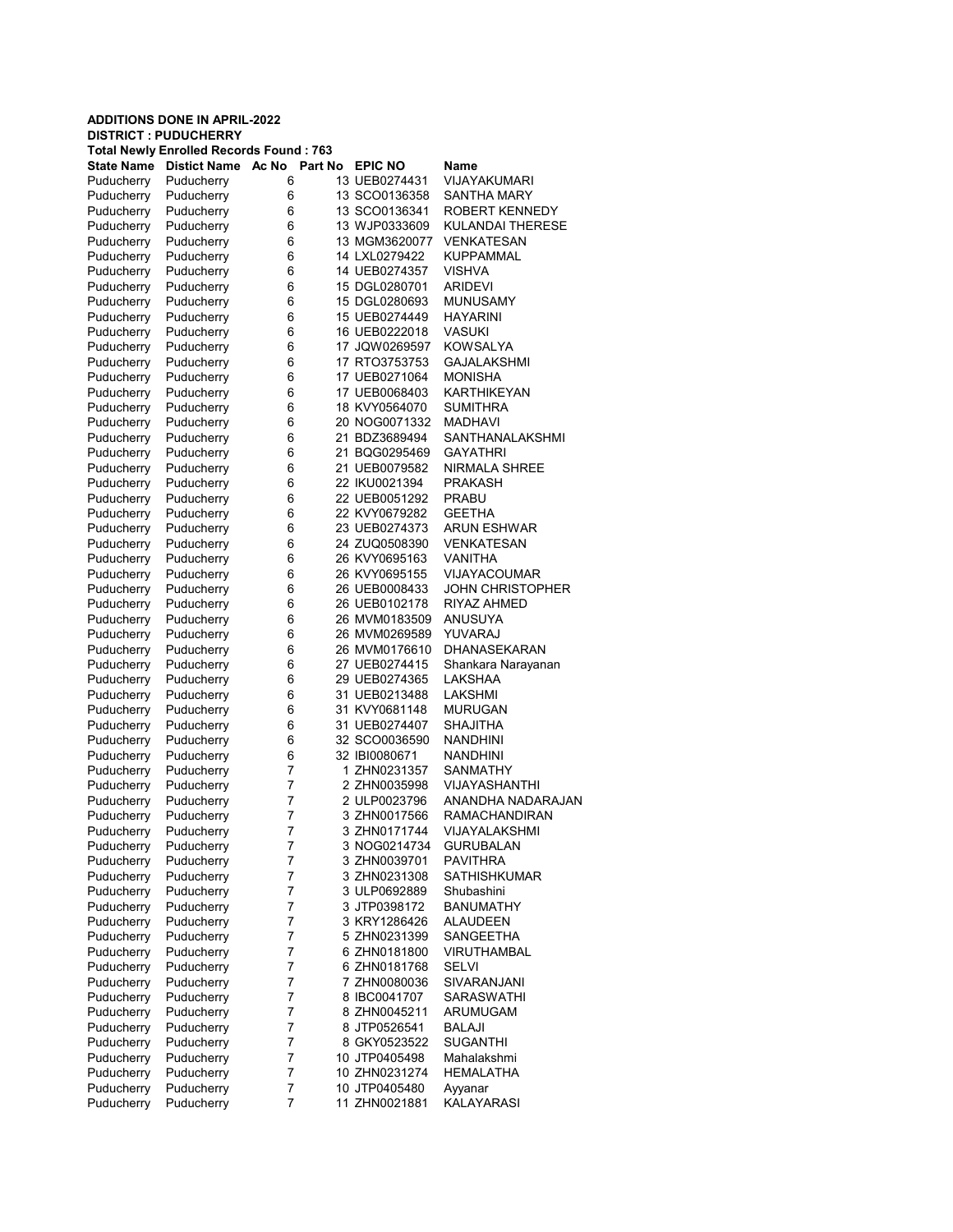## ADDITIONS DONE IN APRIL-2022 DISTRICT : PUDUCHERRY Total Newly Enrolled Records Found : 763 State Name Distict Name Ac No Part No EPIC NO Name Puducherry Puducherry 7 11 ZHN0215814 Vignesh Puducherry Puducherry 7 11 ZHN0215913 PRIYANGA Puducherry Puducherry 7 12 KVY0711713 DHATCHYAYENI Puducherry Puducherry 7 12 JTP0354076 Sureshbabu Puducherry Puducherry 7 12 HKD0300541 SIVANANDAM<br>Puducherry Puducherry 7 12 CMS0296962 KANNAN Puducherry Puducherry 7 12 CMS0296962<br>
Puducherry Puducherry 7 13 LLS0183574 Puducherry Puducherry 7 13 LLS0183574 Amudha<br>Puducherry Puducherry 7 14 JTP0358317 Raiakum Puducherry Puducherry 7 14 JTP0358317 Rajakumari<br>Puducherry Puducherry 7 14 ZHN0231324 SWATHI Puducherry Puducherry 7 14 ZHN0231324 SWATHI<br>Puducherry Puducherry 7 15 ZHN0180091 VIJAYAKUMAR Publis 2HN0180091<br>Puddicherry 15 ZHN0007054 Puducherry Puducherry 7 15 ZHN0007054 VAITHINATHAN<br>Puducherry Puducherry 7 15 ZHN0231290 KARTHIKEYAN Puducherry 7 15 ZHN0231290 KARTHIKEYAN<br>Puducherry 7 15 XYA0418418 KALAIARASI Puducherry Puducherry 7 15 XYA0418418 KALAIARASI Puducherry Puducherry 7 15 ZHN0180067 SELVI<br>Puducherry Puducherry 7 15 DBL7487267 RAJENDRAN Puducherry Puducherry 7 15 DBL7487267 Puducherry Puducherry 7 15 IPD0087072 MALLIGA Puducherry Puducherry 7 15 JTP0387134 NARAYANAN Puducherry Puducherry 7 15 JTP0514596 NAGARAJ<br>Puducherry Puducherry 7 18 JTP0500892 MOHAVAN MOHAVANAVALLY Puducherry Puducherry 7 18 ZHN0111666 KATHIRVEL Puducherry Puducherry 7 19 ZHN0231316 ANBARASI Puducherry Puducherry 7 21 ZHN0231282 BHARANI Puducherry Puducherry 7 23 ZHN0003319 SELVANAYAKI Puducherry Puducherry 7 23 IDV0777458 Vharshni Puducherry 7 23 ZHN0118752 NAGARAJAN Puducherry Puducherry 7 24 ZHN0231381 GOUKULAN Puducherry Puducherry 7 24 TMC0164293 SHANMUGA PRIYA Puducherry Puducherry 7 25 GKY0623611 SIVASUBRAMANIAN Puducherry Puducherry 7 25 GKY0623348 MEENALOCHANI Puducherry Puducherry 7 26 UZJ1268879 KISHORE DUVVURU<br>Puducherry Puducherry 7 26 UEB0068387 RAJA Puducherry Puducherry 7 26 UEB0068387 RAJA<br>Puducherry Puducherry 7 26 UEB0085191 MAHENDIRAN Puducherry 7 26 UEB0085191 Puducherry Puducherry 7 26 UEB0068510 DHARMENDRA<br>Puducherry Puducherry 7 26 UEB0068379 SELVAGANI Puducherry Puducherry 7 26 UEB0068379<br>Puducherry Puducherry 7 27 ULP0480889 Puducherry Puducherry 7 27 ULP0480889 Asha<br>Puducherry Puducherry 7 27 ZHN0231373 HAR Puducherry Puducherry 7 27 ZHN0231373 HARSHAVARDINI<br>Puducherry Puducherry 7 28 IBI0166199 MANAVALAN Puducherry 7 28 IBI0166199 MANAVALAN<br>Puducherry 7 28 ZZG0714782 RAJESWARI Puducherry Puducherry 7 28 ZZG0714782 Puducherry Puducherry 7 28 DNX0379040 SABARISELVAM<br>Puducherry Puducherry 7 28 IBI0166181 SASIKALA Puducherry Puducherry 7 28 IBI0166181 SASIKALA<br>Puducherry Puducherry 7 29 ZHN0230243 DHANNUS DHANNUSHWARAN Puducherry Puducherry 7 29 ZHN0231332 Yogeswaran<br>Puducherry Puducherry 7 30 SCO0008706 JEEVA Puducherry Puducherry 7 30 SCO0008706 JEEVA<br>Puducherry Puducherry 8 1 NOG0234203 KAMALI 1 NOG0234203 Puducherry Puducherry 8 2 NOG0234047 THRISHAA Puducherry Puducherry 8 2 IUM0110783 KANNAN Puducherry Puducherry 8 2 NOG0115535 Mangalam Puducherry Puducherry 8 2 NOG0115527 Shanmugam Puducherry Puducherry 8 2 KVY0657916 MURALI Puducherry Puducherry 8 2 LLS0154096 MURUGAPRABU Puducherry Puducherry 8 2 ZFD0032425 SRI NIRMALADEVI Puducherry Puducherry 8 2 SJU0034074 NANTHINI DEVI Puducherry Puducherry 8 2 WZU1620517 VIDYA Puducherry Puducherry 8 2 NOG0234039 THAMIZHARASI Puducherry Puducherry 8 2 NOG0048959 BALU Puducherry Puducherry 8 2 JQW0365478 GANESH<br>Puducherry Puducherry 8 3 NOG0048538 THAMIZH Puducherry Puducherry 8 3 NOG0048538 THAMIZHARASAN Puducherry Puducherry 8 3 ULP0395004 SANGEETHA Puducherry Puducherry 8 3 JTP0416420 Nandhakumar Puducherry Puducherry 8 3 JQW0372979 SANTHI Puducherry Puducherry 8 3 DSK2656254 EZHUMALAI Puducherry Puducherry 8 3 NOG0011510 Dinesh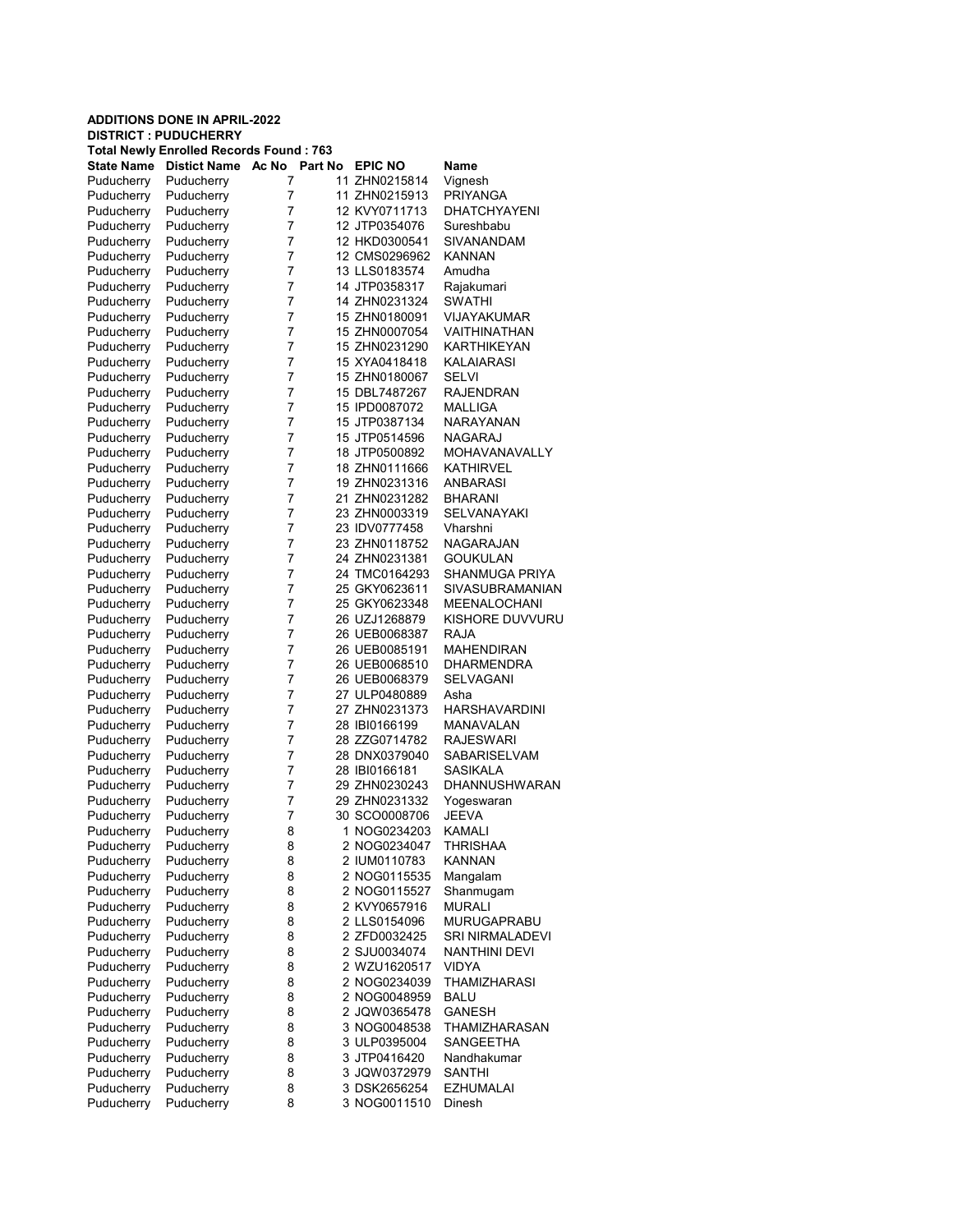| <b>ADDITIONS DONE IN APRIL-2022</b> |                                                                               |                  |  |                                |                                  |  |  |
|-------------------------------------|-------------------------------------------------------------------------------|------------------|--|--------------------------------|----------------------------------|--|--|
|                                     | <b>DISTRICT: PUDUCHERRY</b><br><b>Total Newly Enrolled Records Found: 763</b> |                  |  |                                |                                  |  |  |
| State Name                          | <b>Distict Name</b>                                                           | Ac No<br>Part No |  | <b>EPIC NO</b>                 | Name                             |  |  |
| Puducherry                          | Puducherry                                                                    | 8                |  | 3 JQW0411728                   | <b>SRIDHAR</b>                   |  |  |
| Puducherry                          | Puducherry                                                                    | 8                |  | 3 NOG0117762                   | KANNAYIRAM                       |  |  |
| Puducherry                          | Puducherry                                                                    | 8                |  | 3 JQW0429142                   | <b>KRISHNAVENI</b>               |  |  |
| Puducherry                          | Puducherry                                                                    | 8                |  | 3 NOG0234054                   | JAYANTHI                         |  |  |
| Puducherry                          | Puducherry                                                                    | 8                |  | 4 IPD0168021                   | <b>RAVIKUMAR</b>                 |  |  |
| Puducherry                          | Puducherry                                                                    | 8                |  | 4 IPD0071290                   | RADHIKA                          |  |  |
| Puducherry                          | Puducherry                                                                    | 8                |  | 4 IPD0168047                   | LATHA                            |  |  |
| Puducherry                          | Puducherry                                                                    | 8                |  | 4 IPD0187971                   | RAKESH                           |  |  |
| Puducherry                          | Puducherry                                                                    | 8                |  | 4 KVY0712240                   | KARTHIK                          |  |  |
| Puducherry                          | Puducherry                                                                    | 8                |  | 4 NOG0193300                   | LAKSHMI                          |  |  |
| Puducherry                          | Puducherry                                                                    | 8                |  | 5 ULP0331579                   | <b>SUGASINI</b>                  |  |  |
| Puducherry                          | Puducherry                                                                    | 8                |  | 5 DNX0463109                   | THULASIRAMAN                     |  |  |
| Puducherry                          | Puducherry                                                                    | 8                |  | 5 DGL0252494                   | <b>REENA</b>                     |  |  |
| Puducherry                          | Puducherry                                                                    | 8                |  | 9 JTP0414136                   | Maheshwari                       |  |  |
| Puducherry<br>Puducherry            | Puducherry<br>Puducherry                                                      | 8<br>8           |  | 9 XCX3065414<br>9 MGM2822500   | <b>MAHESWARI</b><br>THIRUMURUGAN |  |  |
| Puducherry                          | Puducherry                                                                    | 8                |  | 9 NOG0073627                   | VALLI                            |  |  |
| Puducherry                          | Puducherry                                                                    | 8                |  | 9 NOG0073635                   | KUMARESAN                        |  |  |
| Puducherry                          | Puducherry                                                                    | 8                |  | 10 NOG0234138                  | JAYAGANESH                       |  |  |
| Puducherry                          | Puducherry                                                                    | 8                |  | 10 ZHN0033266                  | SANTHI                           |  |  |
| Puducherry                          | Puducherry                                                                    | 8                |  | 10 NOG0234120                  | <b>NADHIYA</b>                   |  |  |
| Puducherry                          | Puducherry                                                                    | 8                |  | 10 NOG0234179                  | SANDHIYA                         |  |  |
| Puducherry                          | Puducherry                                                                    | 8                |  | 10 NOG0234021                  | VANITHA                          |  |  |
| Puducherry                          | Puducherry                                                                    | 8                |  | 11 JTP0338095                  | THIRUGNANAM                      |  |  |
| Puducherry                          | Puducherry                                                                    | 8                |  | 11 JTP0338061                  | MUTHULAKSHMI                     |  |  |
| Puducherry                          | Puducherry                                                                    | 8                |  | 11 NOG0073973                  | ANGALAPARAMESWARI                |  |  |
| Puducherry                          | Puducherry                                                                    | 8                |  | 11 SIK0685677                  | MANIKANDAN                       |  |  |
| Puducherry                          | Puducherry                                                                    | 8                |  | 11 UKV1476001                  | <b>BHAVANI</b>                   |  |  |
| Puducherry                          | Puducherry                                                                    | 8                |  | 11 NOG0234088                  | <b>HEMAPRIYAN</b>                |  |  |
| Puducherry                          | Puducherry                                                                    | 8                |  | 11 NOG0234096                  | <b>REVATHI</b>                   |  |  |
| Puducherry                          | Puducherry                                                                    | 8                |  | 12 NOG0234070                  | ARUNKUMAR                        |  |  |
| Puducherry                          | Puducherry                                                                    | 8                |  | 13 NOG0234013                  | JAYAKUMAR                        |  |  |
| Puducherry                          | Puducherry                                                                    | 8                |  | 13 NOG0234187                  | ARAVINDH                         |  |  |
| Puducherry                          | Puducherry                                                                    | 8                |  | 15 NOG0234062                  | SARODJA COLOMB                   |  |  |
| Puducherry                          | Puducherry                                                                    | 8                |  | 17 NOG0049577                  | <b>PRIYANKA</b>                  |  |  |
| Puducherry                          | Puducherry                                                                    | 8                |  | 17 ZHN0173666                  | VASANTHA                         |  |  |
| Puducherry                          | Puducherry                                                                    | 8                |  | 17 ZHN0094839                  | <b>RAMESH VASANTH</b>            |  |  |
| Puducherry<br>Puducherry            | Puducherry<br>Puducherry                                                      | 8<br>8           |  | 17 JTP0365627<br>17 NOG0234005 | <b>MANOHAR</b><br>SIVASUDHA      |  |  |
| Puducherry                          | Puducherry                                                                    | 8                |  | 17 ZHN0069781                  | RAMESHARAVIND                    |  |  |
| Puducherry                          | Puducherry                                                                    | 8                |  | 17 ZHN0173682                  | RAMESH                           |  |  |
| Puducherry                          | Puducherry                                                                    | 8                |  | 18 UEB0056036                  | ROWSATH BEGUM                    |  |  |
| Puducherry                          | Puducherry                                                                    | 8                |  | 18 ZZG0258780                  | <b>BALAMURUGAN</b>               |  |  |
| Puducherry                          | Puducherry                                                                    | 8                |  | 19 NOG0234112                  | <b>SHANMUGAPRIYA</b>             |  |  |
| Puducherry                          | Puducherry                                                                    | 8                |  | 19 XGI0564708                  | <b>KAVITHA</b>                   |  |  |
| Puducherry                          | Puducherry                                                                    | 8                |  | 19 UIJ0182691                  | <b>KARNAN</b>                    |  |  |
| Puducherry                          | Puducherry                                                                    | 8                |  | 19 IKU0323220                  | KAVITHA RANGALAKSHMI             |  |  |
| Puducherry                          | Puducherry                                                                    | 8                |  | 19 JTP0517961                  | <b>VINODKUMAR</b>                |  |  |
| Puducherry                          | Puducherry                                                                    | 8                |  | 19 UIJ0113522                  | <b>CHITRA</b>                    |  |  |
| Puducherry                          | Puducherry                                                                    | 8                |  | 19 YQG3253911                  | <b>SARAVANAN</b>                 |  |  |
| Puducherry                          | Puducherry                                                                    | 8                |  | 19 ZHN0001842                  | NANDHAKUMAR                      |  |  |
| Puducherry                          | Puducherry                                                                    | 8                |  | 19 DSK1455419                  | PRAMOTHRAJ                       |  |  |
| Puducherry                          | Puducherry                                                                    | 8                |  | 20 NOG0091934                  | <b>VIMAL RAJ</b>                 |  |  |
| Puducherry                          | Puducherry                                                                    | 8                |  | 22 IJB3129731                  | <b>RAJESH</b>                    |  |  |
| Puducherry                          | Puducherry                                                                    | 8                |  | 22 UUS0047175                  | <b>SANAKA RAJANI</b>             |  |  |
| Puducherry                          | Puducherry                                                                    | 8                |  | 22 TGK0419465                  | <b>CHANDRA SHEN PASWAN</b>       |  |  |
| Puducherry                          | Puducherry                                                                    | 8                |  | 22 NOG0234161                  | MOHANASUNDARAM                   |  |  |
| Puducherry                          | Puducherry                                                                    | 8                |  | 26 UKZ1071067                  | <b>VIMALA</b>                    |  |  |
| Puducherry                          | Puducherry                                                                    | 8                |  | 26 JTP0561787                  | <b>NAGADEVI</b>                  |  |  |
| Puducherry                          | Puducherry                                                                    | 8                |  | 26 JTP0337253                  | Ganesh                           |  |  |
| Puducherry                          | Puducherry                                                                    | 8                |  | 26 NOG0234153                  | <b>MARUVARASAN</b>               |  |  |
| Puducherry                          | Puducherry                                                                    | 8                |  | 27 UOM0493916                  | PANNEERSELVAM                    |  |  |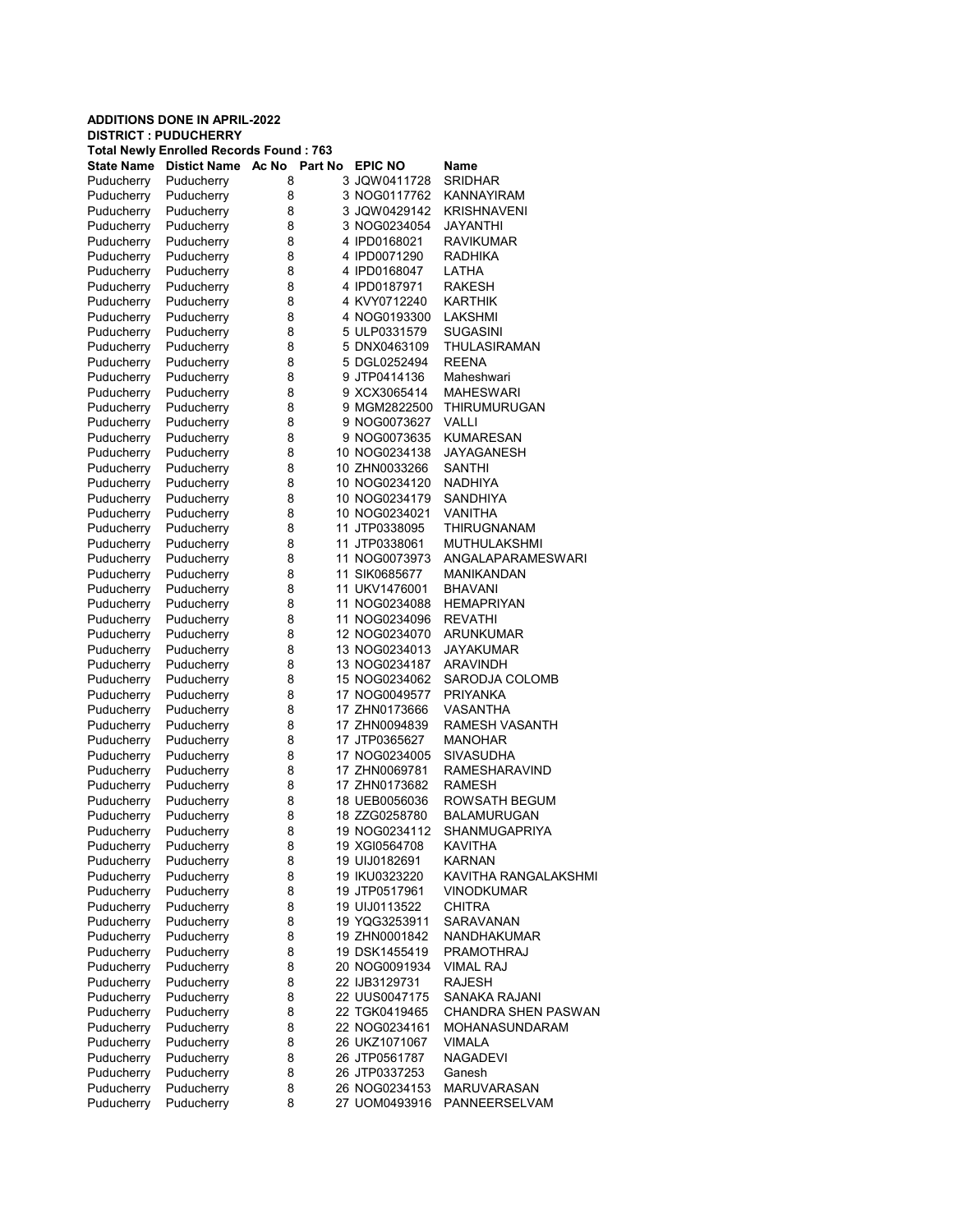|                          | <b>ADDITIONS DONE IN APRIL-2022</b><br><b>DISTRICT: PUDUCHERRY</b> |                                                |  |                                |                             |  |  |  |
|--------------------------|--------------------------------------------------------------------|------------------------------------------------|--|--------------------------------|-----------------------------|--|--|--|
|                          |                                                                    | <b>Total Newly Enrolled Records Found: 763</b> |  |                                |                             |  |  |  |
| <b>State Name</b>        | Distict Name Ac No                                                 | Part No                                        |  | <b>EPIC NO</b>                 | Name                        |  |  |  |
| Puducherry               | Puducherry                                                         | 8                                              |  | 27 NOG0234195                  | PRIYANKA                    |  |  |  |
| Puducherry               | Puducherry                                                         | 8                                              |  | 27 UOM0593558                  | KANIMOZHI                   |  |  |  |
| Puducherry               | Puducherry                                                         | 8                                              |  | 29 WUJ0815241                  | <b>MUTHUMARI</b>            |  |  |  |
| Puducherry               | Puducherry                                                         | 8                                              |  | 29 ZHN0173989                  | JAYASUDHA                   |  |  |  |
| Puducherry               | Puducherry                                                         | 8                                              |  | 29 NOG0233999                  | PADMAJA                     |  |  |  |
| Puducherry               | Puducherry                                                         | 8                                              |  | 29 TWT2770626                  | <b>REVATHI</b>              |  |  |  |
| Puducherry               | Puducherry                                                         | 8                                              |  | 29 NOG0234104                  | ARUMUGAM                    |  |  |  |
| Puducherry               | Puducherry                                                         | 8                                              |  | 29 XQP0899377                  | <b>ANNAPOORANI</b>          |  |  |  |
| Puducherry               | Puducherry                                                         | 8                                              |  | 30 NOG0234146                  | SARANYA                     |  |  |  |
| Puducherry               | Puducherry                                                         | 8                                              |  | 30 NOG0073684                  | <b>ASWINI</b>               |  |  |  |
| Puducherry               | Puducherry                                                         | 8                                              |  | 31 KVY0684480                  | ALPHONSA IDAYAMANI          |  |  |  |
| Puducherry               | Puducherry                                                         | 8                                              |  | 31 NOG0234211                  | MOHAMMED ABDHUL HAMEED      |  |  |  |
| Puducherry               | Puducherry                                                         | 9                                              |  | 2 UIJ0210419                   | NISHITHA                    |  |  |  |
| Puducherry               | Puducherry                                                         | 9<br>9                                         |  | 2 UIJ0210401                   | <b>RESHEDAS</b>             |  |  |  |
| Puducherry               | Puducherry                                                         | 9                                              |  | 3 UIJ0210393<br>4 JWF2481711   | KURUPRASATH<br>CHANDRASEKAR |  |  |  |
| Puducherry<br>Puducherry | Puducherry<br>Puducherry                                           | 9                                              |  | 4 UIJ0210450                   | TAMILARASI                  |  |  |  |
| Puducherry               | Puducherry                                                         | 9                                              |  | 5 UIJ0181578                   | Saravanan                   |  |  |  |
| Puducherry               | Puducherry                                                         | 9                                              |  | 5 UIJ0181404                   | <b>JAYANTHY</b>             |  |  |  |
| Puducherry               | Puducherry                                                         | 9                                              |  | 5 UIJ0210351                   | PARTHIBAN                   |  |  |  |
| Puducherry               | Puducherry                                                         | 9                                              |  | 6 IPD0199059                   | <b>BHARATHI</b>             |  |  |  |
| Puducherry               | Puducherry                                                         | 9                                              |  | 6 IPD0015982                   | <b>AZHAGARASI</b>           |  |  |  |
| Puducherry               | Puducherry                                                         | 9                                              |  | 11 KVY0516443                  | Veenus Marie                |  |  |  |
| Puducherry               | Puducherry                                                         | 9                                              |  | 11 SCO0102749                  | NARAYANASSAMY               |  |  |  |
| Puducherry               | Puducherry                                                         | 9                                              |  | 15 GKY0681858                  | SITRASSAN                   |  |  |  |
| Puducherry               | Puducherry                                                         | 9                                              |  | 15 GKY0681742                  | <b>BALAMURALI</b>           |  |  |  |
| Puducherry               | Puducherry                                                         | 9                                              |  | 15 GKY0434654                  | ANDJALATCHY                 |  |  |  |
| Puducherry               | Puducherry                                                         | 9                                              |  | 15 GKY0434662                  | <b>BALAMURUGAN</b>          |  |  |  |
| Puducherry               | Puducherry                                                         | 9                                              |  | 17 UIJ0210344                  | <b>BAVANI</b>               |  |  |  |
| Puducherry               | Puducherry                                                         | 9                                              |  | 17 UIJ0210336                  | <b>SRINATH</b>              |  |  |  |
| Puducherry               | Puducherry                                                         | 9                                              |  | 17 UIJ0210369                  | THAMIZHARASI                |  |  |  |
| Puducherry               | Puducherry                                                         | 9                                              |  | 18 UIJ0210443                  | KARTHIKA                    |  |  |  |
| Puducherry               | Puducherry                                                         | 9                                              |  | 18 SIK0725218                  | ANNAMALAI                   |  |  |  |
| Puducherry               | Puducherry                                                         | 9                                              |  | 19 UIJ0210427                  | ARUN                        |  |  |  |
| Puducherry               | Puducherry                                                         | 9                                              |  | 22 ULP0626440                  | <b>RAMKUMAR</b>             |  |  |  |
| Puducherry               | Puducherry                                                         | 9                                              |  | 22 UIJ0210435                  | Puraneshwer                 |  |  |  |
| Puducherry               | Puducherry<br>Puducherry                                           | 9<br>9                                         |  | 23 LXL0239202<br>24 JTP0368902 | <b>GOWRI</b><br>MATHAN      |  |  |  |
| Puducherry<br>Puducherry | Puducherry                                                         | 9                                              |  | 26 UIJ0210385                  | <b>KARTHIKEYAN</b>          |  |  |  |
| Puducherry               | Puducherry                                                         | 9                                              |  | 26 LPN2861987                  | ANBARASI                    |  |  |  |
| Puducherry               | Puducherry                                                         | 9                                              |  | 26 UIJ0210377                  | KATHIRUKUMAR                |  |  |  |
| Puducherry               | Puducherry                                                         | 10                                             |  | 1 RNV0237461                   | <b>VELMURUGAN</b>           |  |  |  |
| Puducherry               | Puducherry                                                         | 10                                             |  | 2 SCO0041657                   | ANITHA                      |  |  |  |
| Puducherry               | Puducherry                                                         | 10                                             |  | 2 RNV0180521                   | RANI                        |  |  |  |
| Puducherry               | Puducherry                                                         | 10                                             |  | 2 KVY0545632                   | LAKSHMI                     |  |  |  |
| Puducherry               | Puducherry                                                         | 10                                             |  | 2 KVY0430124                   | MALLIGA                     |  |  |  |
| Puducherry               | Puducherry                                                         | 10                                             |  | 2 CMS0286054                   | <b>MANICKAM</b>             |  |  |  |
| Puducherry               | Puducherry                                                         | 10                                             |  | 4 ALF0261545                   | <b>SRIVEENA</b>             |  |  |  |
| Puducherry               | Puducherry                                                         | 10                                             |  | 5 GKY0457473                   | YOGALAKSHMI @ DEEPA         |  |  |  |
| Puducherry               | Puducherry                                                         | 10                                             |  | 6 RNV0237495                   | LOGANATH                    |  |  |  |
| Puducherry               | Puducherry                                                         | 10                                             |  | 7 KVY0414185                   | <b>DINAKARAN</b>            |  |  |  |
| Puducherry               | Puducherry                                                         | 10                                             |  | 7 JWW0241968                   | ANANDHI                     |  |  |  |
| Puducherry               | Puducherry                                                         | 10                                             |  | 10 UEB0117226                  | <b>VARSHINI</b>             |  |  |  |
| Puducherry               | Puducherry                                                         | 10                                             |  | 11 RNV0237487                  | <b>MITALI JAIN</b>          |  |  |  |
| Puducherry               | Puducherry                                                         | 10                                             |  | 13 NCC1136431                  | SUGANYA                     |  |  |  |
| Puducherry               | Puducherry                                                         | 10                                             |  | 14 UVP7808413                  | <b>GIRIDHARAN NAIDU</b>     |  |  |  |
| Puducherry               | Puducherry                                                         | 10                                             |  | 14 UVP8875148                  | UMARANI NAIDU               |  |  |  |
| Puducherry               | Puducherry                                                         | 10                                             |  | 14 UVP8875130                  | PANDURANGAN NAIDU           |  |  |  |
| Puducherry<br>Puducherry | Puducherry<br>Puducherry                                           | 10<br>10                                       |  | 18 NZJ0861666<br>18 NZJ1643527 | SANTHALAKSHMI<br>LAKSHMIBAI |  |  |  |
| Puducherry               | Puducherry                                                         | 10                                             |  | 18 NZJ1643519                  | SOUNDARARAJAN               |  |  |  |
| Puducherry               | Puducherry                                                         | 10                                             |  | 19 RNV0039305                  | <b>MURUGAN</b>              |  |  |  |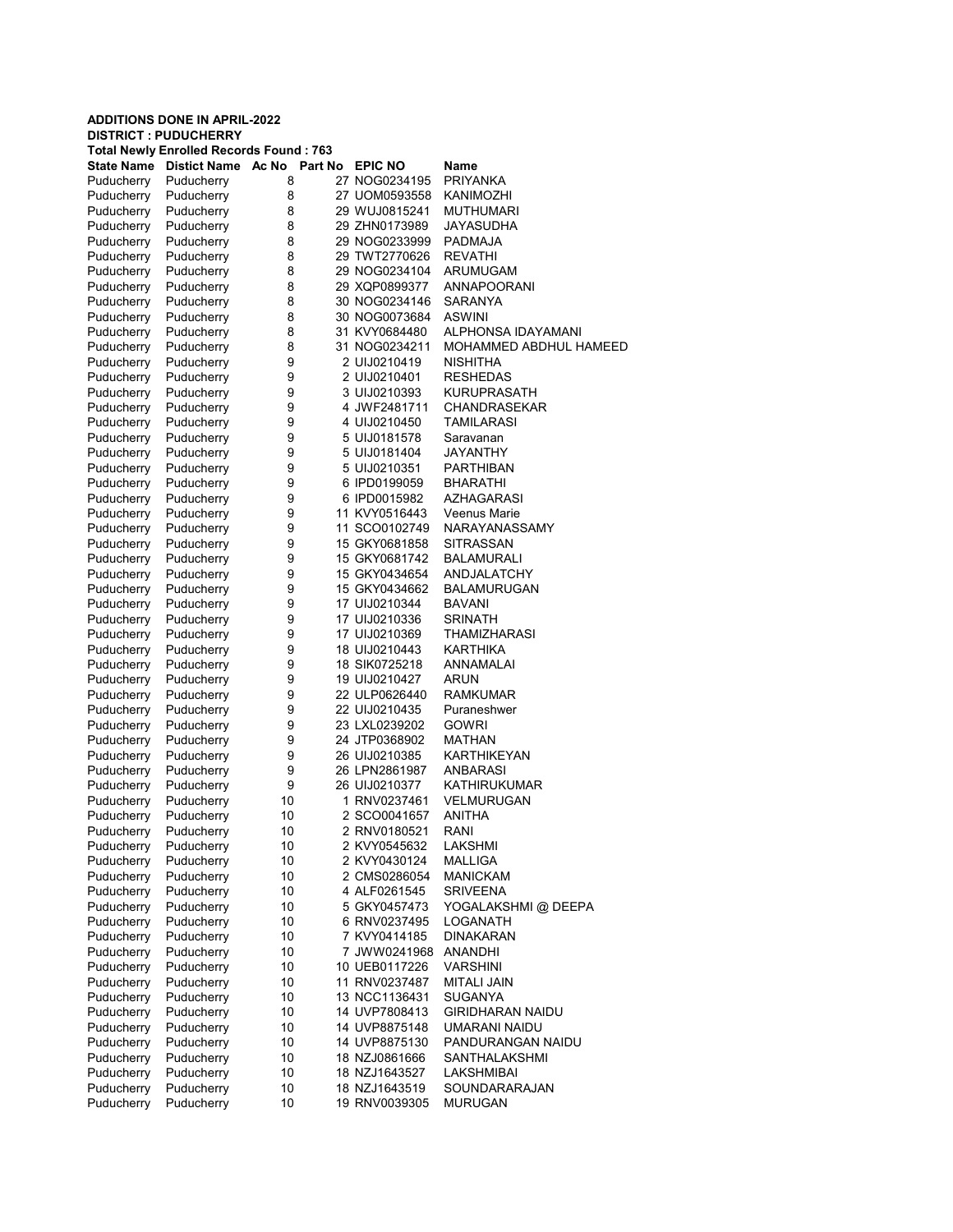|                          | <b>ADDITIONS DONE IN APRIL-2022</b> |                                                |  |                                |                                          |  |  |  |
|--------------------------|-------------------------------------|------------------------------------------------|--|--------------------------------|------------------------------------------|--|--|--|
|                          | <b>DISTRICT : PUDUCHERRY</b>        | <b>Total Newly Enrolled Records Found: 763</b> |  |                                |                                          |  |  |  |
| State Name               | <b>Distict Name</b>                 | Ac No<br>Part No                               |  | <b>EPIC NO</b>                 | Name                                     |  |  |  |
| Puducherry               | Puducherry                          | 10                                             |  | 19 RNV0013227                  | <b>KANMANI</b>                           |  |  |  |
| Puducherry               | Puducherry                          | 10                                             |  | 19 CMS0326918                  | <b>REVATHY</b>                           |  |  |  |
| Puducherry               | Puducherry                          | 10                                             |  | 19 LXL0252205                  | <b>MURUGAN</b>                           |  |  |  |
| Puducherry               | Puducherry                          | 10                                             |  | 20 GKY0516245                  | Kuppammal                                |  |  |  |
| Puducherry               | Puducherry                          | 10                                             |  | 20 GKY0502526                  | Manivannan                               |  |  |  |
| Puducherry               | Puducherry                          | 10                                             |  | 20 GKY0502534                  | Ezileswari                               |  |  |  |
| Puducherry               | Puducherry                          | 10                                             |  | 23 RNV0225037                  | TALLAPAKA ROHEETHNATH                    |  |  |  |
| Puducherry               | Puducherry                          | 10                                             |  | 23 RNV0194589                  | <b>TALLAPAKA MEGHANATH</b>               |  |  |  |
| Puducherry               | Puducherry                          | 10                                             |  | 23 RNV0086678                  | TALLAPAKA ROOPESHNATH                    |  |  |  |
| Puducherry               | Puducherry<br>Puducherry            | 10                                             |  | 23 RNV0237479                  | <b>SUBATHRA</b><br>TALLAPAKA KANTHAROOPI |  |  |  |
| Puducherry<br>Puducherry | Puducherry                          | 10<br>10                                       |  | 23 RNV0154245<br>24 RNV0237511 | <b>THIRUMAL</b>                          |  |  |  |
| Puducherry               | Puducherry                          | 10                                             |  | 24 SWC0041376                  | <b>DHINESHKUMAR</b>                      |  |  |  |
| Puducherry               | Puducherry                          | 10                                             |  | 24 SWC0017731                  | LAKSHMI                                  |  |  |  |
| Puducherry               | Puducherry                          | 10                                             |  | 25 RNV0237529                  | SUNITHA                                  |  |  |  |
| Puducherry               | Puducherry                          | 10                                             |  | 26 GKY0631150                  | ANNAMMAL                                 |  |  |  |
| Puducherry               | Puducherry                          | 10                                             |  | 27 APF0724898                  | Sasikala                                 |  |  |  |
| Puducherry               | Puducherry                          | 10                                             |  | 27 HJN0217612                  | <b>DHANALAKSHMI</b>                      |  |  |  |
| Puducherry               | Puducherry                          | 10                                             |  | 27 RNV0237503                  | Sathish Balaji N                         |  |  |  |
| Puducherry               | Puducherry                          | 10                                             |  | 27 IVT0011338                  | <b>BHUVANESH</b>                         |  |  |  |
| Puducherry               | Puducherry                          | 10                                             |  | 27 APF0412155                  | RANI                                     |  |  |  |
| Puducherry               | Puducherry                          | 10                                             |  | 27 HJN0179200                  | BASKARA RAJA                             |  |  |  |
| Puducherry               | Puducherry                          | 10                                             |  | 27 HJN0217604                  | PONNULAKSHMI                             |  |  |  |
| Puducherry               | Puducherry                          | 10                                             |  | 28 RNV0120493                  | <b>VASANTHY</b>                          |  |  |  |
| Puducherry               | Puducherry                          | 10                                             |  | 31 JWW0215350                  | <b>MANIKANDAN</b>                        |  |  |  |
| Puducherry<br>Puducherry | Puducherry<br>Puducherry            | 10<br>10                                       |  | 31 ATT0026187<br>31 AJJ0017129 | <b>POORNIMA</b><br>VALARMATHI            |  |  |  |
| Puducherry               | Puducherry                          | 11                                             |  | 1 YJV0187476                   | <b>RAJKUMAR</b>                          |  |  |  |
| Puducherry               | Puducherry                          | 11                                             |  | 1 IPD0204461                   | KAVIN LOURDURAJ                          |  |  |  |
| Puducherry               | Puducherry                          | 11                                             |  | 1 GKY0619593                   | SAVARINATHAN                             |  |  |  |
| Puducherry               | Puducherry                          | 11                                             |  | 1 IPD0126748                   | <b>RAJALAKSHMI</b>                       |  |  |  |
| Puducherry               | Puducherry                          | 11                                             |  | 1 IPD0204453                   | <b>SWATHI</b>                            |  |  |  |
| Puducherry               | Puducherry                          | 11                                             |  | 1 UKZ1018290                   | Rajadurai                                |  |  |  |
| Puducherry               | Puducherry                          | 11                                             |  | 2 IPD0204479                   | <b>RAGHUL</b>                            |  |  |  |
| Puducherry               | Puducherry                          | 11                                             |  | 3 IPD0204438                   | <b>PADMASRI</b>                          |  |  |  |
| Puducherry               | Puducherry                          | 11                                             |  | 4 CMS0301820                   | <b>CHITRA</b>                            |  |  |  |
| Puducherry               | Puducherry                          | 11                                             |  | 4 CMS0264549                   | <b>COUMARAN</b>                          |  |  |  |
| Puducherry               | Puducherry                          | 11                                             |  | 5 IPD0041095                   | SITHARTH                                 |  |  |  |
| Puducherry               | Puducherry                          | 11<br>11                                       |  | 6 LPN8434177                   | <b>GOPINATH</b>                          |  |  |  |
| Puducherry<br>Puducherry | Puducherry<br>Puducherry            | 11                                             |  | 6 YSW0046912<br>7 RNV0219469   | KOUSHALYA<br>LOGESHWARAN                 |  |  |  |
| Puducherry               | Puducherry                          | 11                                             |  | 7 SYK0782144                   | KAVITHA                                  |  |  |  |
| Puducherry               | Puducherry                          | 11                                             |  | 7 RNV0222828                   | <b>VIGNESHWARAN</b>                      |  |  |  |
| Puducherry               | Puducherry                          | 11                                             |  | 7 GKY0510461                   | JEYAKUMARI                               |  |  |  |
| Puducherry               | Puducherry                          | 11                                             |  | 7 YQG0548081                   | <b>KALAVADY</b>                          |  |  |  |
| Puducherry               | Puducherry                          | 11                                             |  | 7 SYK0782250                   | <b>SAKTHIVEL</b>                         |  |  |  |
| Puducherry               | Puducherry                          | 11                                             |  | 10 IPD0200444                  | qokul                                    |  |  |  |
| Puducherry               | Puducherry                          | 11                                             |  | 11 IPD0204578                  | <b>RAMDOSS</b>                           |  |  |  |
| Puducherry               | Puducherry                          | 11                                             |  | 12 GKY0415067                  | SHANMUGAPRIYAN                           |  |  |  |
| Puducherry               | Puducherry                          | 11                                             |  | 12 IPD0199513                  | Prathap                                  |  |  |  |
| Puducherry               | Puducherry                          | 11                                             |  | 12 GKY0373142                  | KASINATAHAN                              |  |  |  |
| Puducherry               | Puducherry                          | 11                                             |  | 12 IPD0204552                  | <b>RAJESH</b>                            |  |  |  |
| Puducherry               | Puducherry                          | 11                                             |  | 12 UIJ0070037                  | <b>SYLVIA</b>                            |  |  |  |
| Puducherry               | Puducherry                          | 11                                             |  | 12 UIJ0070029                  | <b>JENIFER</b>                           |  |  |  |
| Puducherry<br>Puducherry | Puducherry<br>Puducherry            | 11<br>11                                       |  | 12 IPD0052027<br>12 GKY0407965 | <b>MEENA</b><br><b>SUDHA</b>             |  |  |  |
| Puducherry               | Puducherry                          | 11                                             |  | 12 IPD0175356                  | <b>THOMAS</b>                            |  |  |  |
| Puducherry               | Puducherry                          | 11                                             |  | 15 GKY0427260                  | Sivaneshwari                             |  |  |  |
| Puducherry               | Puducherry                          | 11                                             |  | 17 IPD0204487                  | <b>NIVEDA</b>                            |  |  |  |
| Puducherry               | Puducherry                          | 11                                             |  | 17 UIJ0001743                  | SAYEE                                    |  |  |  |
| Puducherry               | Puducherry                          | 11                                             |  | 17 KXX0253856                  | Usha                                     |  |  |  |
| Puducherry               | Puducherry                          | 11                                             |  | 17 IDV2094696                  | VASANTHA                                 |  |  |  |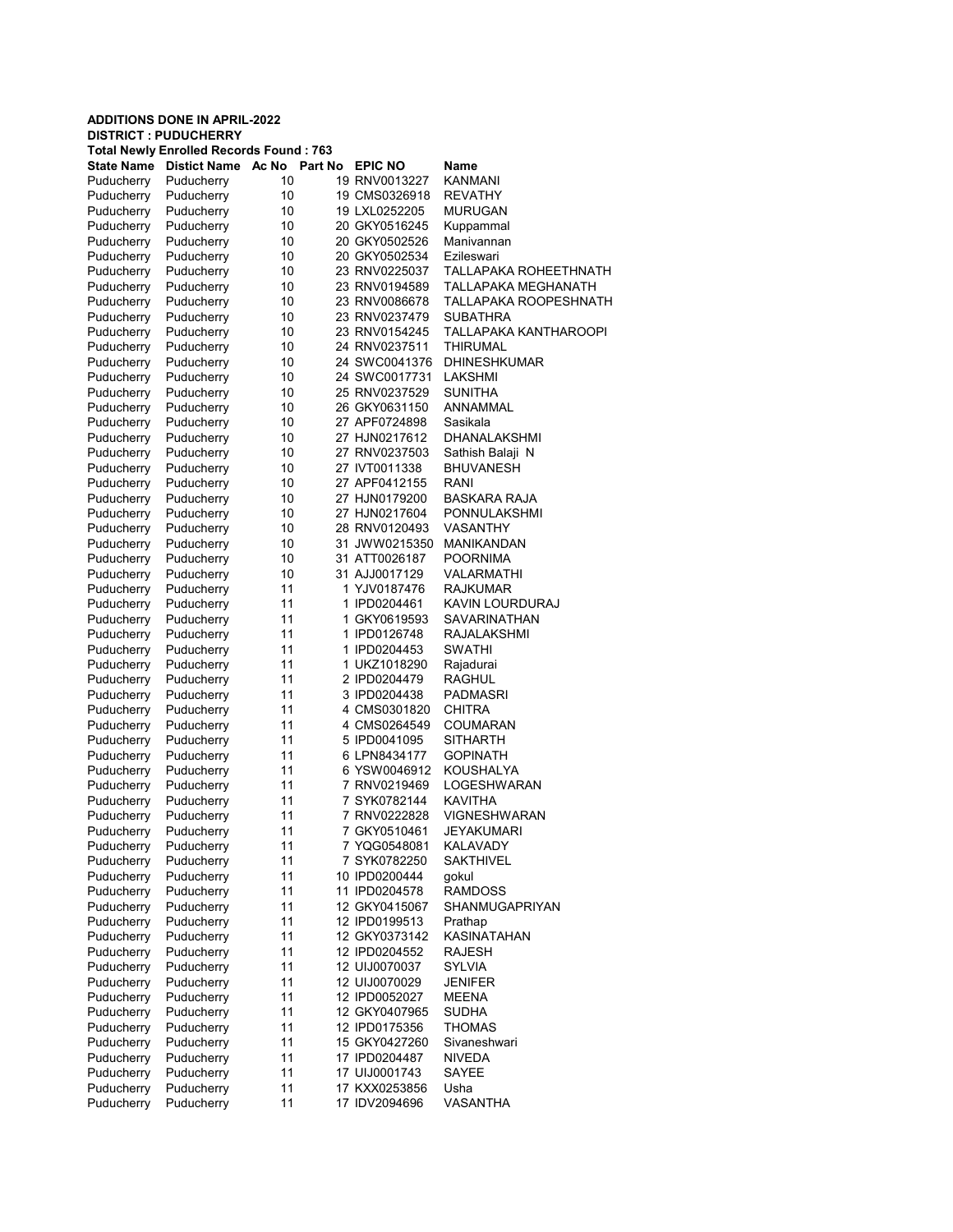|                          | <b>ADDITIONS DONE IN APRIL-2022</b> |                                                |                                |                                          |
|--------------------------|-------------------------------------|------------------------------------------------|--------------------------------|------------------------------------------|
|                          | <b>DISTRICT: PUDUCHERRY</b>         | <b>Total Newly Enrolled Records Found: 763</b> |                                |                                          |
|                          |                                     | State Name Distict Name Ac No Part No EPIC NO  |                                | Name                                     |
| Puducherry               | Puducherry                          | 11                                             | 17 IPD0204545                  | LOGAGANESHAN                             |
| Puducherry               | Puducherry                          | 11                                             | 18 IPD0084798                  | SHANMUGA SUNDARAM                        |
| Puducherry               | Puducherry                          | 11                                             | 18 IPD0178061                  | <b>KUMAR</b>                             |
| Puducherry               | Puducherry                          | 11                                             | 18 KRY1279371                  | KAMALA                                   |
| Puducherry               | Puducherry                          | 11                                             | 18 GKY0425819                  | Selvam                                   |
| Puducherry               | Puducherry                          | 11                                             | 18 GKY0425827                  | Shanthi                                  |
| Puducherry               | Puducherry                          | 11                                             | 18 IPD0021675                  | <b>SANTHOSH</b>                          |
| Puducherry               | Puducherry                          | 11                                             | 19 IPD0137653                  | SIVABALANE @ OUDAYACOUMAR                |
| Puducherry               | Puducherry                          | 11                                             | 20 IPD0204503                  | <b>VIRUTHAGIRI</b>                       |
| Puducherry               | Puducherry                          | 11                                             | 20 GKY0708511                  | LATHA                                    |
| Puducherry               | Puducherry                          | 11                                             | 22 ATT0077545                  | <b>SEEMA</b>                             |
| Puducherry               | Puducherry                          | 11                                             | 22 IPD0128694                  | <b>BHUVANESWARI</b>                      |
| Puducherry               | Puducherry                          | 11<br>11                                       | 22 GKY0451575<br>22 ATT0036699 | <b>REVADY</b>                            |
| Puducherry<br>Puducherry | Puducherry<br>Puducherry            | 11                                             | 22 ATT0094151                  | <b>BUVANACHANDRAN</b><br>SANTHOSH PRIYAN |
| Puducherry               | Puducherry                          | 11                                             | 22 IPD0090563                  | Singaravelane                            |
| Puducherry               | Puducherry                          | 11                                             | 23 IPD0204529                  | <b>DHARAA</b>                            |
| Puducherry               | Puducherry                          | 11                                             | 23 IPD0204560                  | PRIYA DARSHINI                           |
| Puducherry               | Puducherry                          | 11                                             | 24 ZZG0686857                  | Arasakumar                               |
| Puducherry               | Puducherry                          | 11                                             | 24 WFJ0691881                  | ANANTHI                                  |
| Puducherry               | Puducherry                          | 11                                             | 27 GKY0428482                  | MANI @ BALAMURUGAN                       |
| Puducherry               | Puducherry                          | 11                                             | 27 IPD0204495                  | <b>IYYANAR</b>                           |
| Puducherry               | Puducherry                          | 11                                             | 27 IPD0030197                  | HEMANANDH                                |
| Puducherry               | Puducherry                          | 11                                             | 27 IPD0204511                  | <b>RAMACHANDIRAN</b>                     |
| Puducherry               | Puducherry                          | 11                                             | 27 MGM3747896                  | <b>UMAMAHESWARI</b>                      |
| Puducherry               | Puducherry                          | 11                                             | 29 IPD0204537                  | <b>SUBHASHINI</b>                        |
| Puducherry               | Puducherry                          | 11                                             | 29 IPD0204446                  | Vijayasujitha                            |
| Puducherry               | Puducherry                          | 12                                             | 1 ATT0232835                   | SHAKILA                                  |
| Puducherry               | Puducherry                          | 12                                             | 1 ATT0232793                   | THIRUMALAIVASAN                          |
| Puducherry               | Puducherry                          | 12                                             | 1 GKY0640300                   | <b>DURAIRAJ</b>                          |
| Puducherry               | Puducherry                          | 12                                             | 1 ATT0232801                   | CHANDRU                                  |
| Puducherry               | Puducherry                          | 12                                             | 1 ATT0232827                   | KATHIR                                   |
| Puducherry<br>Puducherry | Puducherry<br>Puducherry            | 12<br>12                                       | 1 GKY0640276<br>2 ATT0071605   | JAYALAKSHMI<br>SUGANYA                   |
| Puducherry               | Puducherry                          | 12                                             | 2 ATT0232819                   | TAMIZHANBAN                              |
| Puducherry               | Puducherry                          | 12                                             | 5 DSK9287327                   | Uthirambal                               |
| Puducherry               | Puducherry                          | 12                                             | 5 ATT0232785                   | SUBASH ROY                               |
| Puducherry               | Puducherry                          | 12                                             | 7 ZFD0002931                   | <b>CAESAR SARAPHIN</b>                   |
| Puducherry               | Puducherry                          | 12                                             | 8 ATT0232777                   | <b>AZHIL SAMELI</b>                      |
| Puducherry               | Puducherry                          | 12                                             | 11 IGW0028001                  | RATHIGA                                  |
| Puducherry               | Puducherry                          | 12                                             | 12 SVF8905978                  | SUDHEENDRA P V VENKATARAMANA RAO P       |
| Puducherry               | Puducherry                          | 12                                             | 12 TVF1017707                  | VINDHYAVAHINI PONGUBALA SUDHEENDRA P V   |
| Puducherry               | Puducherry                          | 12                                             | 13 XYA0549204                  | SOWMIYA                                  |
| Puducherry               | Puducherry                          | 12                                             | 22 NSY0900647                  | <b>MOHAMED ELIYAS</b>                    |
| Puducherry               | Puducherry                          | 12                                             | 22 JSQ3058849                  | MOHAMED FAYAS ALI                        |
| Puducherry               | Puducherry                          | 12                                             | 23 GKY0420190                  | Dayalan                                  |
| Puducherry               | Puducherry                          | 12                                             | 24 GKY0367078                  | <b>GNANASAMBANDAMOURTY</b>               |
| Puducherry               | Puducherry                          | 12                                             | 24 IPD0051730                  | <b>PRIYADHARSHINI</b>                    |
| Puducherry               | Puducherry                          | 12                                             | 24 IBI0079277                  | PAVADHARANI                              |
| Puducherry<br>Puducherry | Puducherry<br>Puducherry            | 12<br>12                                       | 24 IUM0014761<br>25 GKY0546515 | <b>SARAVANAN</b><br>Shanthi              |
| Puducherry               | Puducherry                          | 12                                             | 25 UEB0206300                  | KALAVALLI                                |
| Puducherry               | Puducherry                          | 12                                             | 25 KRY1120245                  | SABHAPATHY                               |
| Puducherry               | Puducherry                          | 12                                             | 26 MGM3523842                  | <b>MURUGAVEL</b>                         |
| Puducherry               | Puducherry                          | 12                                             | 27 ATT0232769                  | THIRUMALAI                               |
| Puducherry               | Puducherry                          | 12                                             | 27 ATT0104745                  | RAGHAVAN                                 |
| Puducherry               | Puducherry                          | 12                                             | 29 ATT0232744                  | <b>GANESAN</b>                           |
| Puducherry               | Puducherry                          | 12                                             | 29 ATT0232751                  | AJAY GANESAN SAIRAM                      |
| Puducherry               | Puducherry                          | 12                                             | 29 ATT0232736                  | <b>GEETHA</b>                            |
| Puducherry               | Puducherry                          | 12                                             | 29 XYA0528695                  | <b>JOTHI</b>                             |
| Puducherry               | Puducherry                          | 12                                             | 31 GKY0407130                  | KOGUL ANAND                              |
| Puducherry               | Puducherry                          | 12                                             | 31 XKY0780445                  | TAMIZHARASI                              |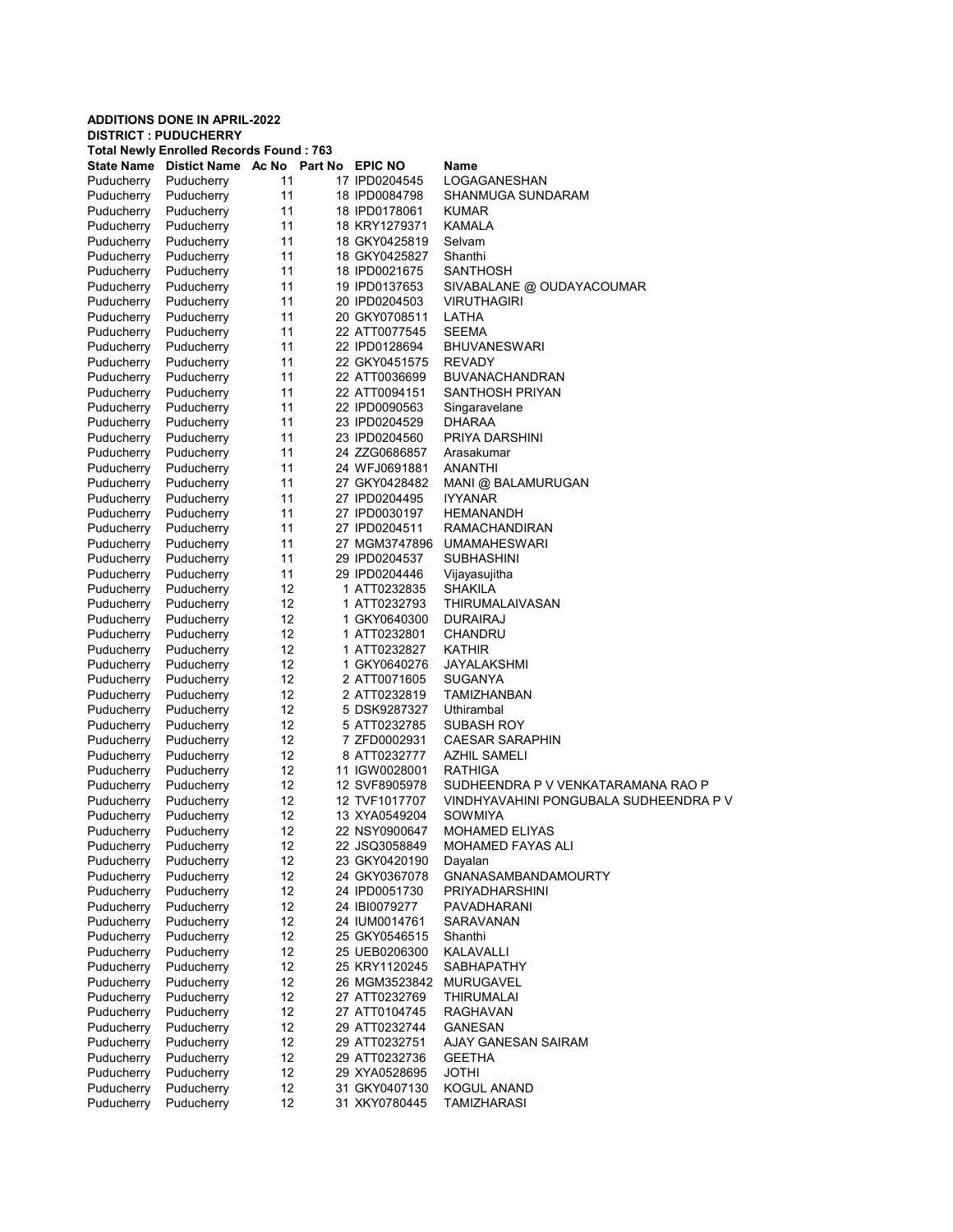|                          | <b>ADDITIONS DONE IN APRIL-2022</b>                                           |          |                                |                                   |
|--------------------------|-------------------------------------------------------------------------------|----------|--------------------------------|-----------------------------------|
|                          | <b>DISTRICT: PUDUCHERRY</b><br><b>Total Newly Enrolled Records Found: 763</b> |          |                                |                                   |
|                          | State Name Distict Name Ac No Part No                                         |          | <b>EPIC NO</b>                 | Name                              |
| Puducherry               | Puducherry                                                                    | 12       | 31 ATT0051060                  | <b>BEULAH VENNILA</b>             |
| Puducherry               | Puducherry                                                                    | 12       | 31 ATT0095513                  | Rahul                             |
| Puducherry               | Puducherry                                                                    | 12       | 31 ATT0051052                  | SELVAMANI                         |
| Puducherry               | Puducherry                                                                    | 12       | 33 GKY0471110                  | SARALA                            |
| Puducherry               | Puducherry                                                                    | 13       | 6 IVT0210047                   | TEJ BAHADUR SHAHI                 |
| Puducherry               | Puducherry                                                                    | 13       | 7 UKZ1263805                   | RAJESWARI                         |
| Puducherry               | Puducherry                                                                    | 13       | 7 IAX0394213                   | NEETA MARGREAT                    |
| Puducherry               | Puducherry                                                                    | 13       | 7 KPH1013499                   | VEDALAKSHMI                       |
| Puducherry               | Puducherry                                                                    | 13       | 7 IVT0086751                   | PADMA                             |
| Puducherry               | Puducherry                                                                    | 13       | 7 UKZ0441832                   | ARUN KUMAR                        |
| Puducherry               | Puducherry                                                                    | 13       | 16 KKM0954156                  | RAJA                              |
| Puducherry               | Puducherry                                                                    | 13       | 17 IVT0036699                  | GIRIDHARAN                        |
| Puducherry<br>Puducherry | Puducherry<br>Puducherry                                                      | 13<br>13 | 21 IVT0210039<br>22 HKD0283408 | ECHO OWIASREE<br>CHANDRA          |
| Puducherry               | Puducherry                                                                    | 13       | 23 IVT0124313                  | LOURDUMARI                        |
| Puducherry               | Puducherry                                                                    | 13       | 23 WJP0914697                  | JANANI KRIPA                      |
| Puducherry               | Puducherry                                                                    | 13       | 23 IVT0079855                  | JOSEPH ALEX                       |
| Puducherry               | Puducherry                                                                    | 13       | 25 IUM0117754                  | RAM MOHAN                         |
| Puducherry               | Puducherry                                                                    | 13       | 25 IUM0117747                  | <b>VATSALA</b>                    |
| Puducherry               | Puducherry                                                                    | 14       | 2 NFS2237022                   | Vimala                            |
| Puducherry               | Puducherry                                                                    | 14       | 6 IUM0179986                   | Aanchal Jain                      |
| Puducherry               | Puducherry                                                                    | 14       | 7 RNV0210674                   | SHANTHI                           |
| Puducherry               | Puducherry                                                                    | 14       | 13 ARN1677459                  | Madhuri Dey                       |
| Puducherry               | Puducherry                                                                    | 14       | 14 JMF0104141                  | <b>AMBIGA</b>                     |
| Puducherry               | Puducherry                                                                    | 14       | 14 JMF0073346                  | Perumal                           |
| Puducherry               | Puducherry                                                                    | 14       | 17 AZZ4456125                  | Jothivarma                        |
| Puducherry               | Puducherry                                                                    | 14       | 21 IUM0005314                  | CHANDRANATH SINHA                 |
| Puducherry               | Puducherry                                                                    | 14       | 21 IUM0182279                  | DINANATH SINHA                    |
| Puducherry               | Puducherry                                                                    | 14       | 21 HJN0217513                  | VANDHANA CHINNA                   |
| Puducherry               | Puducherry                                                                    | 14       | 22 IUM0182261                  | RUBAN                             |
| Puducherry               | Puducherry                                                                    | 14       | 24 SRB1133289                  | SHAJITHA BANU                     |
| Puducherry               | Puducherry                                                                    | 14       | 24 IUM0179713                  | Vasanthi                          |
| Puducherry<br>Puducherry | Puducherry<br>Puducherry                                                      | 14<br>15 | 24 IUM0182253<br>1 IGW0198762  | KISHORE<br>NASREEN                |
| Puducherry               | Puducherry                                                                    | 15       | 2 IGW0074005                   | MOHAMEDYASMIN                     |
| Puducherry               | Puducherry                                                                    | 15       | 2 DSK2837078                   | REJINA BEGUM                      |
| Puducherry               | Puducherry                                                                    | 15       | 2 IGW0198721                   | LILA                              |
| Puducherry               | Puducherry                                                                    | 15       | 2 DSK2837102                   | <b>ISHAK</b>                      |
| Puducherry               | Puducherry                                                                    | 15       | 4 IGW0022681                   | VINOTH                            |
| Puducherry               | Puducherry                                                                    | 15       | 5 IGW0198697                   | RAHIM KHAN                        |
| Puducherry               | Puducherry                                                                    | 15       | 7 IGW0198747                   | KALAIMANI                         |
| Puducherry               | Puducherry                                                                    | 15       | 7 IGW0198788                   | JAWAHAR                           |
| Puducherry               | Puducherry                                                                    | 15       | 8 IGW0136903                   | <b>VENKATESAN PETER MACDONALD</b> |
| Puducherry               | Puducherry                                                                    | 15       | 8 IGW0198713                   | PATRICIA GLADISE MACDONALD        |
| Puducherry               | Puducherry                                                                    | 15       | 9 ZQJ0023994                   | SHARMILA                          |
| Puducherry               | Puducherry                                                                    | 15       | 10 IGW0198739                  | YOGASHREE                         |
| Puducherry               | Puducherry                                                                    | 15       | 11 CMS0354738                  | KANIMOZHI                         |
| Puducherry               | Puducherry                                                                    | 15       | 12 JWW0191643                  | <b>GUNASUNDARAI</b>               |
| Puducherry               | Puducherry                                                                    | 15       | 15 JWW0270157                  | <b>DESANDRA RAJAN</b>             |
| Puducherry<br>Puducherry | Puducherry<br>Puducherry                                                      | 15       | 15 IGW0001446<br>15 ULP0247759 | KOKILA                            |
| Puducherry               | Puducherry                                                                    | 15<br>15 | 17 XYA1045707                  | JAMUNA<br>MARIYAMMAL              |
| Puducherry               | Puducherry                                                                    | 15       | 18 IGW0198754                  | <b>VIGNESH</b>                    |
| Puducherry               | Puducherry                                                                    | 15       | 19 IGW0198770                  | <b>EDWARD RODRIGUES</b>           |
| Puducherry               | Puducherry                                                                    | 15       | 19 ULP0689000                  | JAYARANI                          |
| Puducherry               | Puducherry                                                                    | 15       | 20 ATT0039453                  | <b>ASHWINI</b>                    |
| Puducherry               | Puducherry                                                                    | 15       | 20 IGW0198689                  | RUBY CATHERINE                    |
| Puducherry               | Puducherry                                                                    | 15       | 21 JWW0195388                  | ARUL BENJAMIN RAJ AMALOR          |
| Puducherry               | Puducherry                                                                    | 15       | 21 XGI0981027                  | DOLMATTI                          |
| Puducherry               | Puducherry                                                                    | 15       | 21 IGW0198671                  | <b>GOWRI</b>                      |
| Puducherry               | Puducherry                                                                    | 15       | 22 GTV1583467                  | GNANARAJ                          |
| Puducherry               | Puducherry                                                                    | 15       | 22 GTV3640265                  | STALINE SAGAYA RANY               |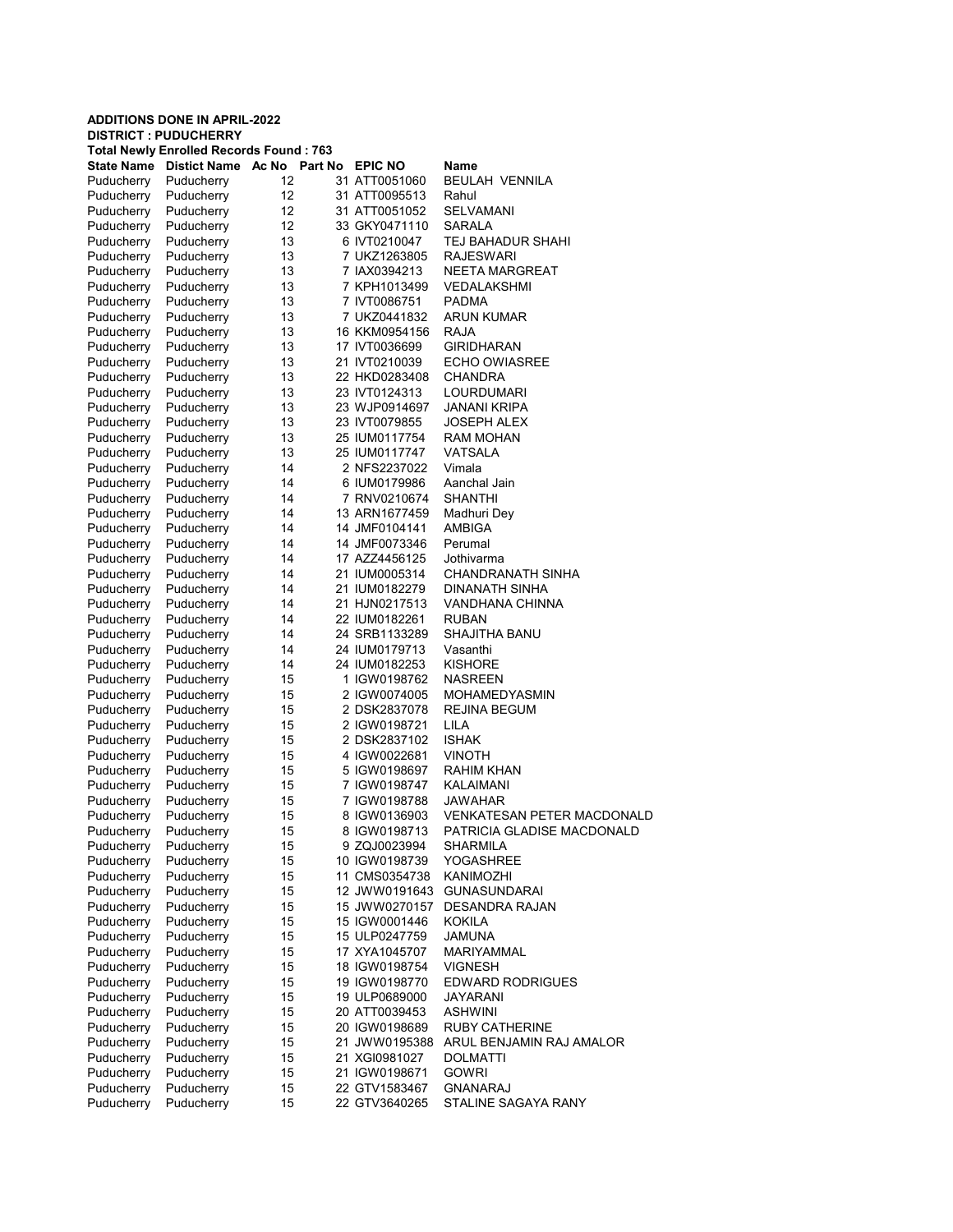|                          | <b>ADDITIONS DONE IN APRIL-2022</b><br><b>DISTRICT: PUDUCHERRY</b> |                  |  |                                |                                   |  |  |  |
|--------------------------|--------------------------------------------------------------------|------------------|--|--------------------------------|-----------------------------------|--|--|--|
|                          | <b>Total Newly Enrolled Records Found: 763</b>                     |                  |  |                                |                                   |  |  |  |
| <b>State Name</b>        | <b>Distict Name</b>                                                | Ac No<br>Part No |  | <b>EPIC NO</b>                 | Name                              |  |  |  |
| Puducherry               | Puducherry                                                         | 15               |  | 24 IBI0216671                  | SANTHI                            |  |  |  |
| Puducherry               | Puducherry                                                         | 15               |  | 25 IKU0795310                  | SANTHIYA                          |  |  |  |
| Puducherry               | Puducherry                                                         | 15               |  | 25 IGW0198705                  | <b>KAVINA</b>                     |  |  |  |
| Puducherry               | Puducherry                                                         | 16               |  | 2 NCC1646264                   | <b>RAMADOSS</b>                   |  |  |  |
| Puducherry               | Puducherry                                                         | 16               |  | 2 TMC0170456                   | <b>KRITHIC SRINIVAS</b>           |  |  |  |
| Puducherry               | Puducherry                                                         | 16               |  | 5 LXL0240366                   | <b>ESWARI</b>                     |  |  |  |
| Puducherry               | Puducherry                                                         | 16               |  | 5 LXL0271924                   | NAGALINGAM                        |  |  |  |
| Puducherry               | Puducherry                                                         | 16               |  | 7 RHR1599489                   | VASANTHA                          |  |  |  |
| Puducherry               | Puducherry                                                         | 16               |  | 8 TMC0170407                   | SUKANYA                           |  |  |  |
| Puducherry               | Puducherry                                                         | 16               |  | 10 TMC0170373                  | <b>VISHWA</b>                     |  |  |  |
| Puducherry               | Puducherry                                                         | 16               |  | 10 IGW0039784                  | <b>BHUVANESWARI</b>               |  |  |  |
| Puducherry               | Puducherry                                                         | 16               |  | 12 JMF0076612                  | LOGANATHAN                        |  |  |  |
| Puducherry               | Puducherry                                                         | 16               |  | 12 RNV0158600                  | THANIGGAIVELAN<br><b>UMADEVI</b>  |  |  |  |
| Puducherry<br>Puducherry | Puducherry<br>Puducherry                                           | 16<br>16         |  | 12 RNV0133108<br>13 LXL0288597 | <b>MUSHTAKH ALI</b>               |  |  |  |
| Puducherry               | Puducherry                                                         | 16               |  | 13 YZT1977479                  | SOWBACKIYAWATHI                   |  |  |  |
| Puducherry               | Puducherry                                                         | 16               |  | 13 YZT0374249                  | SELVAKUMAR                        |  |  |  |
| Puducherry               | Puducherry                                                         | 16               |  | 14 TMC0170431                  | ELAVARASAN                        |  |  |  |
| Puducherry               | Puducherry                                                         | 16               |  | 15 LXL0240838                  | <b>SHAFIUNNISA</b>                |  |  |  |
| Puducherry               | Puducherry                                                         | 16               |  | 15 LXL0240820                  | MOHAMAD ALI                       |  |  |  |
| Puducherry               | Puducherry                                                         | 16               |  | 16 XAG0745919                  | <b>NISHA</b>                      |  |  |  |
| Puducherry               | Puducherry                                                         | 16               |  | 16 TMC0170449                  | KADHAR BI                         |  |  |  |
| Puducherry               | Puducherry                                                         | 16               |  | 17 TMC0144980                  | KANNIAMMAL                        |  |  |  |
| Puducherry               | Puducherry                                                         | 16               |  | 17 LXL0288191                  | <b>RAVI</b>                       |  |  |  |
| Puducherry               | Puducherry                                                         | 16               |  | 18 TMC0170423                  | NAZEER AHAMED                     |  |  |  |
| Puducherry               | Puducherry                                                         | 16               |  | 18 IKU0937326                  | ANUSUYA                           |  |  |  |
| Puducherry               | Puducherry                                                         | 16               |  | 19 DNX0417881                  | <b>AMALORPAVAMARY</b>             |  |  |  |
| Puducherry               | Puducherry                                                         | 16               |  | 19 TMC0170399                  | SINEKA                            |  |  |  |
| Puducherry               | Puducherry                                                         | 16               |  | 19 TLS0024745                  | <b>KASIAMMAL</b>                  |  |  |  |
| Puducherry               | Puducherry                                                         | 16               |  | 20 TMC0170415                  | ROHITH SACHIN                     |  |  |  |
| Puducherry               | Puducherry                                                         | 16               |  | 20 TMC0035501                  | PARTHEEPAN                        |  |  |  |
| Puducherry               | Puducherry                                                         | 16               |  | 20 TMC0170381                  | KAUSALYA                          |  |  |  |
| Puducherry               | Puducherry                                                         | 16               |  | 22 IUM0010041                  | PATCHIAMMAL                       |  |  |  |
| Puducherry               | Puducherry                                                         | 17               |  | 2 UIJ0071597                   | JASMINE                           |  |  |  |
| Puducherry               | Puducherry                                                         | 17               |  | 3 SCO0021030                   | JAYAKUMAR                         |  |  |  |
| Puducherry               | Puducherry<br>Puducherry                                           | 17               |  | 4 SCO0213488<br>5 SCO0213496   | <b>VISHVAPRIYA</b>                |  |  |  |
| Puducherry<br>Puducherry | Puducherry                                                         | 17<br>17         |  | 5 SCO0180331                   | SAI KUMAR<br>Varathasubaramaniyan |  |  |  |
| Puducherry               | Puducherry                                                         | 17               |  | 5 GKY0633065                   | <b>PRATHIBA</b>                   |  |  |  |
| Puducherry               | Puducherry                                                         | 17               |  | 6 TLS0154286                   | JAYANTHI                          |  |  |  |
| Puducherry               | Puducherry                                                         | 17               |  | 7 SCO0213504                   | <b>ANANDAMOHAN</b>                |  |  |  |
| Puducherry               | Puducherry                                                         | 17               |  | 7 SCO0213512                   | VASUGI                            |  |  |  |
| Puducherry               | Puducherry                                                         | 17               |  | 8 JTP0520148                   | RAJI                              |  |  |  |
| Puducherry               | Puducherry                                                         | 17               |  | 8 SCO0213520                   | VIJAYALAKSHMI                     |  |  |  |
| Puducherry               | Puducherry                                                         | 17               |  | 9 SCO0184150                   | Sivagami                          |  |  |  |
| Puducherry               | Puducherry                                                         | 17               |  | 9 SCO0057364                   | SRINIVASAN                        |  |  |  |
| Puducherry               | Puducherry                                                         | 17               |  | 12 IKU0010371                  | <b>INDIRA</b>                     |  |  |  |
| Puducherry               | Puducherry                                                         | 17               |  | 12 SCO0213538                  | KIRUBAKARI                        |  |  |  |
| Puducherry               | Puducherry                                                         | 17               |  | 12 SCO0213470                  | <b>SANTHOSHKUMAR</b>              |  |  |  |
| Puducherry               | Puducherry                                                         | 17               |  | 13 SEC0045799                  | SAGAYA MARIE DOMINIQUE            |  |  |  |
| Puducherry               | Puducherry                                                         | 17               |  | 14 SCO0200782                  | <b>HARRINI</b>                    |  |  |  |
| Puducherry               | Puducherry                                                         | 17               |  | 16 WRC1199785                  | ANITHA                            |  |  |  |
| Puducherry               | Puducherry                                                         | 17               |  | 16 WRC0013995                  | <b>RANJITH KUMAR</b>              |  |  |  |
| Puducherry               | Puducherry                                                         | 17               |  | 16 XBG2509370                  | <b>VIMALA</b>                     |  |  |  |
| Puducherry               | Puducherry                                                         | 17               |  | 17 YIQ0066795                  | MANORANJITHA                      |  |  |  |
| Puducherry               | Puducherry                                                         | 17               |  | 19 SCO0213546                  | <b>KRUTHICKVASAN</b>              |  |  |  |
| Puducherry               | Puducherry                                                         | 17               |  | 19 SCO0213553                  | KAMALI                            |  |  |  |
| Puducherry               | Puducherry                                                         | 17               |  | 20 IPD0035873                  | <b>ANUPRIYA</b>                   |  |  |  |
| Puducherry               | Puducherry                                                         | 17               |  | 20 SCO0213587                  | PONITH SELVAM                     |  |  |  |
| Puducherry               | Puducherry                                                         | 17               |  | 21 RNV0012047                  | SHANMUGAM                         |  |  |  |
| Puducherry               | Puducherry                                                         | 17               |  | 22 SCO0213561                  | <b>RUBANE</b>                     |  |  |  |
| Puducherry               | Puducherry                                                         | 17               |  | 22 SCO0213579                  | <b>RUSHAIN</b>                    |  |  |  |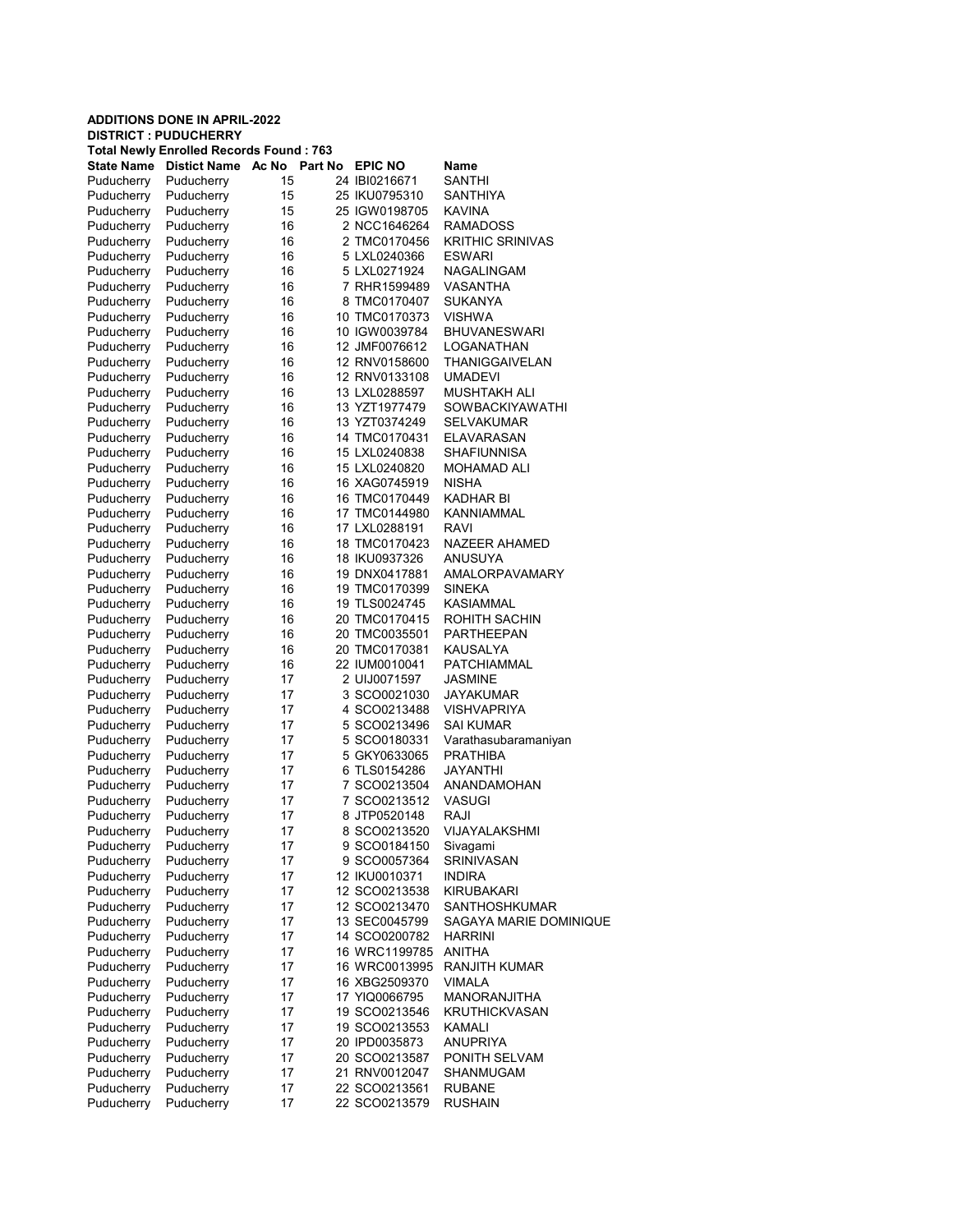|                          | <b>ADDITIONS DONE IN APRIL-2022</b>                                           |          |                                |                             |
|--------------------------|-------------------------------------------------------------------------------|----------|--------------------------------|-----------------------------|
|                          | <b>DISTRICT: PUDUCHERRY</b><br><b>Total Newly Enrolled Records Found: 763</b> |          |                                |                             |
| State Name               | Distict Name Ac No Part No EPIC NO                                            |          |                                | Name                        |
| Puducherry               | Puducherry                                                                    | 17       | 23 STG0885590                  | RUBA                        |
| Puducherry               | Puducherry                                                                    | 17       | 23 SCO0020248                  | ANBURAJ                     |
| Puducherry               | Puducherry                                                                    | 17       | 26 IBI0036111                  | <b>DIVYA</b>                |
| Puducherry               | Puducherry                                                                    | 17       | 26 SCO0213595                  | AFRINA BEGAM                |
| Puducherry               | Puducherry                                                                    | 18       | 4 IBI0238485                   | JAYAPRATHA                  |
| Puducherry               | Puducherry                                                                    | 18       | 4 IBI0148403                   | MANIMARAN                   |
| Puducherry               | Puducherry                                                                    | 18       | 4 DNX0414060                   | RAJALAKSHMI                 |
| Puducherry               | Puducherry                                                                    | 18       | 6 EZZ2248276                   | <b>SIVAKUMAR</b>            |
| Puducherry               | Puducherry                                                                    | 18       | 7 XCX1150010                   | SHANMUGASUNDARAM            |
| Puducherry<br>Puducherry | Puducherry<br>Puducherry                                                      | 18<br>18 | 8 IBI0238477<br>9 IBI0078287   | VISHNU<br>HEMA              |
| Puducherry               | Puducherry                                                                    | 18       | 9 IBI0062810                   | AJITHKUMAR                  |
| Puducherry               | Puducherry                                                                    | 18       | 9 IBI0135251                   | DEIVANAIYAMMAL              |
| Puducherry               | Puducherry                                                                    | 18       | 9 DNX0348888                   | <b>SUMATHI</b>              |
| Puducherry               | Puducherry                                                                    | 18       | 9 DNX0348896                   | PURUSOTHAMAN                |
| Puducherry               | Puducherry                                                                    | 18       | 9 DNX0449942                   | THAMIZHARASAN               |
| Puducherry               | Puducherry                                                                    | 18       | 9 TIK0934760                   | SUGUNA                      |
| Puducherry               | Puducherry                                                                    | 18       | 9 ZQJ0013771                   | <b>SENDHILKUMAR</b>         |
| Puducherry               | Puducherry                                                                    | 18       | 12 HJN0149872                  | LAKSHMI                     |
| Puducherry               | Puducherry                                                                    | 18       | 13 IBI0238493                  | <b>PUSHPALATHA</b>          |
| Puducherry               | Puducherry                                                                    | 18       | 15 RNV0068841                  | <b>MOHAMED KASIM</b>        |
| Puducherry               | Puducherry                                                                    | 18       | 15 RNV0085472                  | SHOUBIYA                    |
| Puducherry               | Puducherry                                                                    | 18       | 16 AAQ1292937                  | <b>SUNDARAMOORTHY</b>       |
| Puducherry               | Puducherry                                                                    | 18       | 17 YIQ0020578                  | SARAVANAN                   |
| Puducherry               | Puducherry                                                                    | 18       | 17 JTP0410704<br>17 IBI0030650 | <b>SUMATHI</b><br>VINODHINI |
| Puducherry<br>Puducherry | Puducherry<br>Puducherry                                                      | 18<br>18 | 18 IBI0238451                  | <b>IRUDHARAJ</b>            |
| Puducherry               | Puducherry                                                                    | 18       | 20 DNX0284042                  | KANNIAMMAL                  |
| Puducherry               | Puducherry                                                                    | 18       | 20 IBI0222364                  | MANIBHARATHI                |
| Puducherry               | Puducherry                                                                    | 18       | 20 IBI0214205                  | AYANARAPPANE                |
| Puducherry               | Puducherry                                                                    | 18       | 21 IBI0064428                  | NIRMALRAJ                   |
| Puducherry               | Puducherry                                                                    | 18       | 21 IBI0214825                  | RUCKUMANI                   |
| Puducherry               | Puducherry                                                                    | 18       | 21 IBI0214833                  | VALLIKANNAN                 |
| Puducherry               | Puducherry                                                                    | 18       | 23 TGB0030650                  | DEVI                        |
| Puducherry               | Puducherry                                                                    | 18       | 24 JMF0097634                  | <b>MURALI</b>               |
| Puducherry               | Puducherry                                                                    | 18       | 24 ZQJ0066373                  | <b>RAJALAKSHMI</b>          |
| Puducherry               | Puducherry                                                                    | 18       | 24 IBI0088609                  | <b>SEKAR</b>                |
| Puducherry               | Puducherry                                                                    | 18       | 25 IBI0238469                  | VIGNESHWARAN                |
| Puducherry               | Puducherry                                                                    | 18       | 28 LXL0316653                  | PREMA                       |
| Puducherry               | Puducherry                                                                    | 18       | 29 IBI0076505                  | <b>SUREKA</b>               |
| Puducherry               | Puducherry<br>Puducherry                                                      | 18<br>18 | 29 IGW0172072                  | AMOUDA                      |
| Puducherry<br>Puducherry | Puducherry                                                                    | 18       | 31 UVX0110148<br>31 UVX0375923 | SALINI<br><b>PANDIYAN</b>   |
| Puducherry               | Puducherry                                                                    | 19       | 1 ZQJ0264051                   | <b>ARUNA</b>                |
| Puducherry               | Puducherry                                                                    | 19       | 2 BLQ1018514                   | <b>SEETHARAMAN</b>          |
| Puducherry               | Puducherry                                                                    | 19       | 3 ZQJ0263962                   | VIJAYA                      |
| Puducherry               | Puducherry                                                                    | 19       | 4 IBI0027946                   | AJITHA                      |
| Puducherry               | Puducherry                                                                    | 19       | 4 IBI0027938                   | <b>KARTHIKEYAN</b>          |
| Puducherry               | Puducherry                                                                    | 19       | 5 JTP0407775                   | NAGARAJAN                   |
| Puducherry               | Puducherry                                                                    | 19       | 5 DNX0292946                   | GAJALAKSHMI                 |
| Puducherry               | Puducherry                                                                    | 19       | 6 YSW0081240                   | SHARMATHY                   |
| Puducherry               | Puducherry                                                                    | 19       | 6 ZQJ0263939                   | SANTHOSHKUMAR               |
| Puducherry               | Puducherry                                                                    | 19       | 7 ZQJ0263970                   | <b>LOGADHARSHINI</b>        |
| Puducherry               | Puducherry                                                                    | 19       | 7 ZQJ0264002                   | MAHADEVAN                   |
| Puducherry               | Puducherry                                                                    | 19       | 9 IBI0052613                   | <b>KALAIARASI</b>           |
| Puducherry               | Puducherry                                                                    | 19       | 11 ZQJ0264044                  | R Sanjai                    |
| Puducherry<br>Puducherry | Puducherry<br>Puducherry                                                      | 19<br>19 | 11 ZQJ0264036<br>12 ZQJ0263988 | <b>DIWAGAR</b><br>SUDHA     |
| Puducherry               | Puducherry                                                                    | 19       | 14 ZQJ0264028                  | <b>DATCHINAMURTHY</b>       |
| Puducherry               | Puducherry                                                                    | 19       | 15 ZQJ0263947                  | SANDHOSH KUMAR              |
| Puducherry               | Puducherry                                                                    | 19       | 17 ZQJ0058230                  | BABY                        |
| Puducherry               | Puducherry                                                                    | 19       | 20 FBN0260208                  | SHEK USEN                   |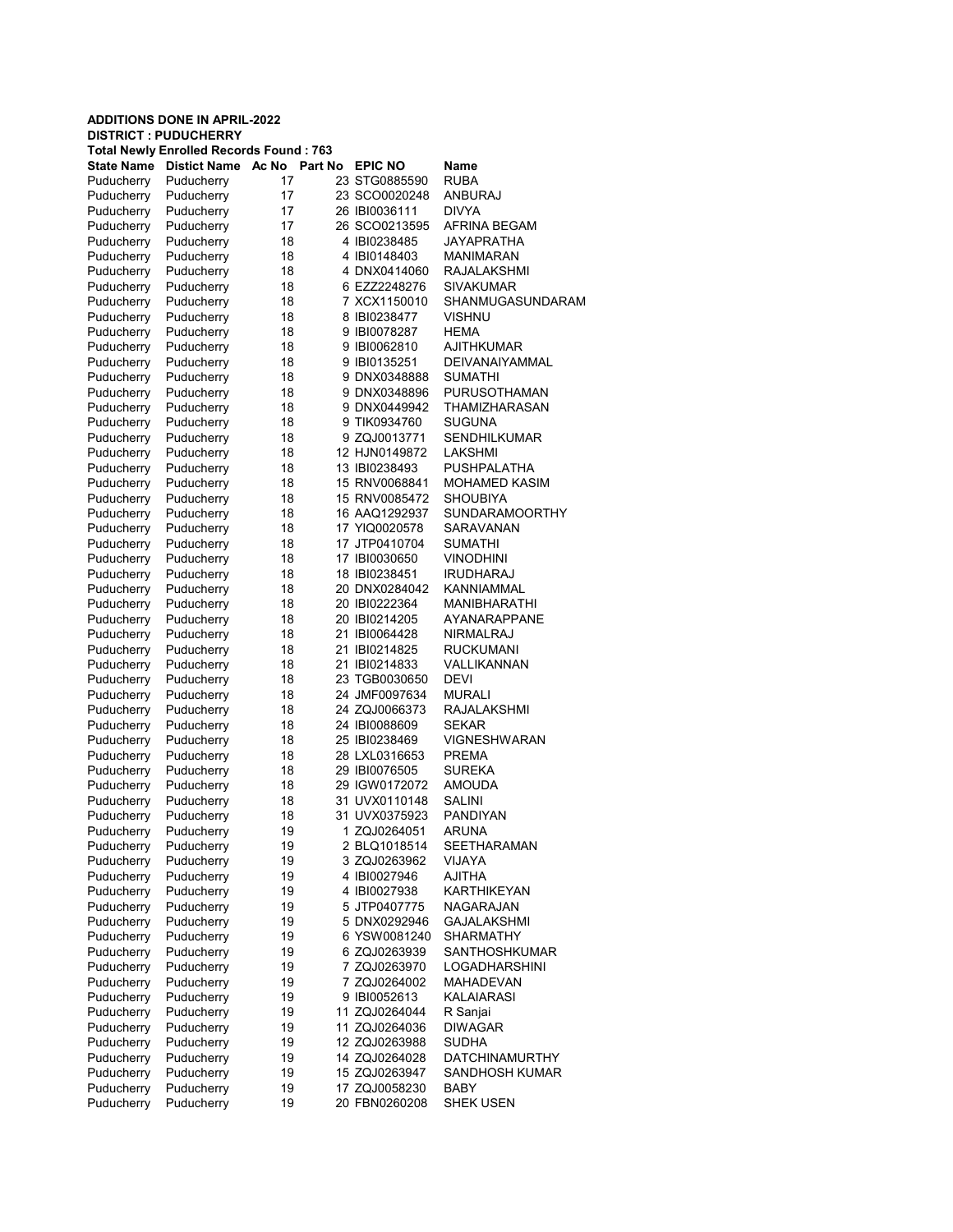| <b>ADDITIONS DONE IN APRIL-2022</b> |                                                                                |                  |  |                                |                                   |  |  |  |  |  |
|-------------------------------------|--------------------------------------------------------------------------------|------------------|--|--------------------------------|-----------------------------------|--|--|--|--|--|
|                                     | <b>DISTRICT : PUDUCHERRY</b><br><b>Total Newly Enrolled Records Found: 763</b> |                  |  |                                |                                   |  |  |  |  |  |
| State Name                          | <b>Distict Name</b>                                                            | Part No<br>Ac No |  | <b>EPIC NO</b>                 | Name                              |  |  |  |  |  |
| Puducherry                          | Puducherry                                                                     | 19               |  | 20 NUS1074335                  | <b>MANIMEGALAI</b>                |  |  |  |  |  |
| Puducherry                          | Puducherry                                                                     | 19               |  | 22 ZQJ0263996                  | DAYANIDY                          |  |  |  |  |  |
| Puducherry                          | Puducherry                                                                     | 19               |  | 27 FBN0372045                  | <b>DINESHKUMAR</b>                |  |  |  |  |  |
| Puducherry                          | Puducherry                                                                     | 19               |  | 27 FBN0372011                  | RAFFIA                            |  |  |  |  |  |
| Puducherry                          | Puducherry                                                                     | 19               |  | 27 FBN0372029                  | AKTAR HUSSAIN                     |  |  |  |  |  |
| Puducherry                          | Puducherry                                                                     | 19               |  | 30 ZQJ0263954                  | NISHAEVIDHA                       |  |  |  |  |  |
| Puducherry                          | Puducherry                                                                     | 19               |  | 33 ZQJ0264010                  | <b>SIRANJEEVI</b>                 |  |  |  |  |  |
| Puducherry                          | Puducherry                                                                     | 19               |  | 34 ZFD0110346                  | POOVARASAN                        |  |  |  |  |  |
| Puducherry                          | Puducherry                                                                     | 19               |  | 35 ZQJ0029173                  | <b>MUKESH</b>                     |  |  |  |  |  |
| Puducherry                          | Puducherry                                                                     | 19               |  | 35 FBN0254854                  | Sivagangai                        |  |  |  |  |  |
| Puducherry                          | Puducherry                                                                     | 19               |  | 38 XYA0702464                  | VANMATHI                          |  |  |  |  |  |
| Puducherry                          | Puducherry                                                                     | 19               |  | 39 ZQJ0013623                  | <b>MUKILAN</b>                    |  |  |  |  |  |
| Puducherry                          | Puducherry                                                                     | 20               |  | 1 IBI0038943                   | LIBIYA                            |  |  |  |  |  |
| Puducherry                          | Puducherry                                                                     | 20               |  | 4 DNX0388793                   | SUMATHY                           |  |  |  |  |  |
| Puducherry                          | Puducherry                                                                     | 20               |  | 8 SQY0230292                   | VADIVUKARASI                      |  |  |  |  |  |
| Puducherry                          | Puducherry                                                                     | 20               |  | 8 YBP0098244                   | <b>BASKAR</b>                     |  |  |  |  |  |
| Puducherry                          | Puducherry                                                                     | 20               |  | 12 SQY0230367                  | <b>DESIGA</b>                     |  |  |  |  |  |
| Puducherry                          | Puducherry                                                                     | 20               |  | 12 YSW0119412                  | VINOTHA                           |  |  |  |  |  |
| Puducherry                          | Puducherry                                                                     | 20               |  | 12 TLS0120964                  | <b>MALATHI</b>                    |  |  |  |  |  |
| Puducherry                          | Puducherry                                                                     | 20               |  | 12 SQY0230300                  | <b>VINOTH</b>                     |  |  |  |  |  |
| Puducherry                          | Puducherry                                                                     | 20               |  | 12 ZZG0166827                  | KALAIVANI                         |  |  |  |  |  |
| Puducherry                          | Puducherry                                                                     | 20               |  | 16 SQY0230334                  | <b>KEERTHANA</b>                  |  |  |  |  |  |
| Puducherry                          | Puducherry                                                                     | 20               |  | 17 KTY0197616                  | Chandhira                         |  |  |  |  |  |
| Puducherry                          | Puducherry                                                                     | 20               |  | 17 SQY0230342                  | <b>BALACHANDAR</b>                |  |  |  |  |  |
| Puducherry                          | Puducherry                                                                     | 20               |  | 19 MGM2196764                  | <b>NATARAJAN</b>                  |  |  |  |  |  |
| Puducherry                          | Puducherry                                                                     | 20               |  | 19 SQY0230318                  | <b>KASTHORI RANGANE</b>           |  |  |  |  |  |
| Puducherry                          | Puducherry<br>Puducherry                                                       | 20               |  | 21 IPD0059170                  | SAGADEVAN                         |  |  |  |  |  |
| Puducherry<br>Puducherry            | Puducherry                                                                     | 20<br>20         |  | 21 KVY0641522<br>21 IPD0059055 | VINAYAGAMURTHY<br>VANITHA         |  |  |  |  |  |
| Puducherry                          | Puducherry                                                                     | 20               |  | 21 ULP0598557                  | <b>ISWARIYA</b>                   |  |  |  |  |  |
| Puducherry                          | Puducherry                                                                     | 20               |  | 27 MNG2127033                  | <b>ELANGO</b>                     |  |  |  |  |  |
| Puducherry                          | Puducherry                                                                     | 20               |  | 27 SQY0230326                  | <b>SUDARVIZHI</b>                 |  |  |  |  |  |
| Puducherry                          | Puducherry                                                                     | 20               |  | 31 SQY0230359                  | RAMKUMAR                          |  |  |  |  |  |
| Puducherry                          | Puducherry                                                                     | 21               |  | 2 YBP0245449                   | <b>MONIKA</b>                     |  |  |  |  |  |
| Puducherry                          | Puducherry                                                                     | 21               |  | 3 YBP0247718                   | SABARIVEL                         |  |  |  |  |  |
| Puducherry                          | Puducherry                                                                     | 21               |  | 3 GDS1120799                   | Manjula                           |  |  |  |  |  |
| Puducherry                          | Puducherry                                                                     | 21               |  | 12 YBP0247676                  | Vimali                            |  |  |  |  |  |
| Puducherry                          | Puducherry                                                                     | 21               |  | 15 LPN2685428                  | <b>KUMARI</b>                     |  |  |  |  |  |
| Puducherry                          | Puducherry                                                                     | 21               |  | 17 SCO0051789                  | <b>PRIYA</b>                      |  |  |  |  |  |
| Puducherry                          | Puducherry                                                                     | 21               |  | 17 SWC0051417                  | <b>ARAVINDAN</b>                  |  |  |  |  |  |
| Puducherry                          | Puducherry                                                                     | 21               |  | 18 YBP0247668                  | Sushmithapriya                    |  |  |  |  |  |
| Puducherry                          | Puducherry                                                                     | 21               |  | 19 YBP0247684                  | <b>ANJALAI</b>                    |  |  |  |  |  |
| Puducherry                          | Puducherry                                                                     | 21               |  | 23 YBP0191882                  | <b>SUMATHI</b>                    |  |  |  |  |  |
| Puducherry                          | Puducherry                                                                     | 21               |  | 23 MGM2826964                  | <b>SELVANITHI</b>                 |  |  |  |  |  |
| Puducherry                          | Puducherry                                                                     | 21               |  | 23 YBP0247692                  | <b>RUBAN</b>                      |  |  |  |  |  |
| Puducherry                          | Puducherry                                                                     | 21               |  | 27 YBP0247700                  | PRADAPHKUMAR                      |  |  |  |  |  |
| Puducherry                          | Puducherry                                                                     | 21               |  | 32 YBP0214478                  | <b>DATCHNAMOORTHY</b>             |  |  |  |  |  |
| Puducherry                          | Puducherry                                                                     | 22               |  | 18 YBP0060517                  | <b>ISWARYA</b>                    |  |  |  |  |  |
| Puducherry                          | Puducherry<br>Puducherry                                                       | 22               |  | 19 UXV1694231<br>30 SCO0053009 | KAVITHA                           |  |  |  |  |  |
| Puducherry<br>Puducherry            | Puducherry                                                                     | 22<br>22         |  | 32 AJJ0022988                  | AGALYA                            |  |  |  |  |  |
| Puducherry                          | Puducherry                                                                     | 23               |  | 8 SWC0212191                   | NIJANTHAN @ BHARATH<br>JAYAPRATHA |  |  |  |  |  |
| Puducherry                          | Puducherry                                                                     | 23               |  | 10 CDS0204313                  | Mouttalou                         |  |  |  |  |  |
| Puducherry                          | Puducherry                                                                     | 23               |  | 11 ZHN0058677                  | VARALAKSHMI                       |  |  |  |  |  |
| Puducherry                          | Puducherry                                                                     | 23               |  | 13 CDS0273722                  | Elamathi                          |  |  |  |  |  |
| Puducherry                          | Puducherry                                                                     | 23               |  | 18 SWC0212167                  | <b>VENNI AMARZITH</b>             |  |  |  |  |  |
| Puducherry                          | Puducherry                                                                     | 23               |  | 21 SWC0212175                  | <b>VINOTH</b>                     |  |  |  |  |  |
| Puducherry                          | Puducherry                                                                     | 23               |  | 21 SWC0212183                  | VIGNESH                           |  |  |  |  |  |
| Puducherry                          | Puducherry                                                                     | 23               |  | 23 SWC0212209                  | <b>KOTISWARI</b>                  |  |  |  |  |  |
| Puducherry                          | Puducherry                                                                     | 23               |  | 23 SWC0212217                  | KANNAN                            |  |  |  |  |  |
| Puducherry                          | Puducherry                                                                     | 23               |  | 24 IUM0109447                  | <b>GEETHA</b>                     |  |  |  |  |  |
| Puducherry                          | Puducherry                                                                     | 29               |  | 5 AWB0237115                   | Anurag P                          |  |  |  |  |  |